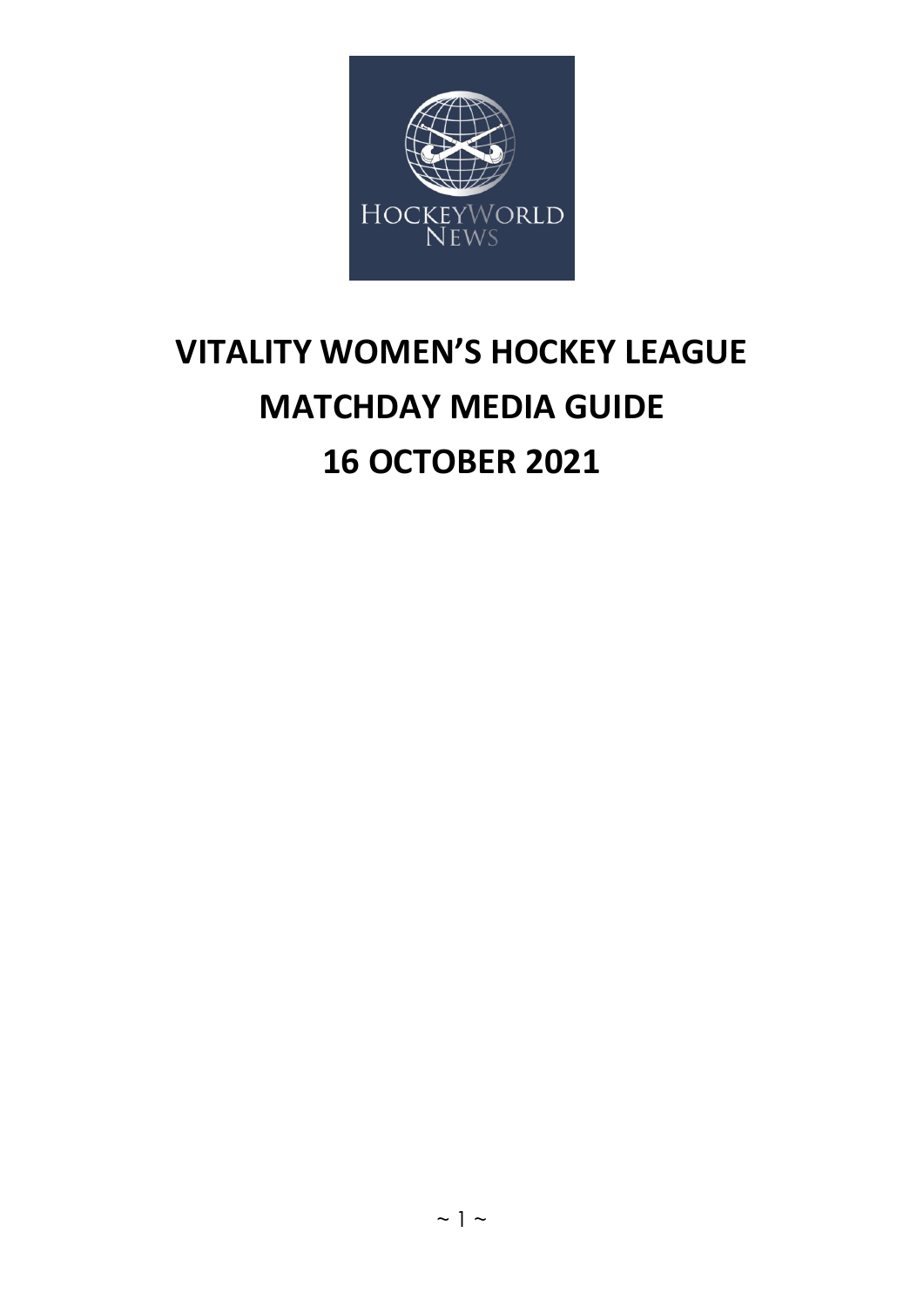# HAMPSTEAD PULLING AWAY AT TOP OF PREMIER

Hampstead & Westminster maintained their one hundred per cent record in the Premier Division and opened up a six point gap over their nearest rivals thanks to Lucy Hyams' 17th minute penalty corner giving them a 1-0 win over the University of Birmingham.

East Grinstead replaced Buckingham in second following their 2-1 win at Beeston. Chloe Palmer and Ellie Rayer both converted penalty corners in the 27th and 33rd minutes respectively with Beeston replying through Sophie Robinson with four minutes remaining. East Grinstead kept up their record of winning every Premier Division match against the Nottingham club, but Sophie Bray failed to score against them for the first time.

Wimbledon also moved ahead of Buckingham on goal difference after a 4-1 win at Swansea. Sarah-Jayne Thorburn opened the scoring for the visitors against her former club in the 20th minute with Eliza Brett doubling the lead three minutes before the interval. Harriet Naismith and Lucy Holder added goals in the 41st and 44th minutes before Jess Lea scored Swansea's consolation from a penalty corner in the 59th minute.

Buckingham are fourth and Surbiton fifth after their 2-2 draw in Surrey. Abbie Brant put Buckingham ahead in the 21st minute and Surbiton had to wait until the 40th to draw level courtesy of Sophie Hamilton's penalty corner conversion. There was late drama as Eloise Stenner gave Surbiton a 2-1 lead with four minutes to play, only for Jo Day, who scored Buckingham's winner against Loughborough Students the week before, to salvage a point two minutes later.

There was also late drama at Holcombe as Clifton Robinsons scored in the last minute to draw 1-1. Claire Jones levelled late to deny the Kent club their first win of the season after Izzy Shelley had scored for Holcombe in the tenth minute.

Both Clifton Robinsons and Buckingham are quickly becoming the division's draw specialists as they drew for the third time in four matches.

Loughborough Students were without a fixture.

## LEADERS HAMPSTEAD & W VISIT BUCKINGHAM

Hampstead & Westminster travel to fourth-placed Buckingham as leaders of the Vitality Women's Hockey League Premier Division with a six point advantage. Buckingham have been joint draw specialists with Clifton Robinsons this season with both teams drawing three of four games this season, When the teams met in the 2019-20 season, both matches were won by the away team with Hampstead & Westminster winning 1-0 at Buckingham after Buckingham had won 1-0 in central London.

Second-placed East Grinstead have a week off, with third-placed Wimbledon hoping to go second after their home match with eighth-placed Beeston. Wimbledon won 1-0 in Nottingham in their last match before the 2020-21 season was curtailed and face a Beeston team which started with a 2-1 home win against Holcombe, but stuttered to successive defeats at Surbiton (0-2) and at home to East Grinstead (1-2).

Fifth-placed Surbiton will be disappointed to have dropped points at home to Buckingham in a 2-2 draw last weekend and will travel to sixth-placed the University of Birmingham with the intention of returning with all three points. Surbiton have generally done well in the West Midlands, although they did lose on two successive excursions in 2017 and 2019. Having won their last two games in Birmingham, including a 3-0 win in October 2020, Surbiton will be aiming for a hat-trick of victories.

Seventh-placed Clifton Robinsons and tenth-placed Swansea meet in Wales with both teams winless so far this season. Clifton won 3-0 last season, but Swansea earned their first-ever Premier Division point in a 1-1 home draw with Buckingham on the opening day of the season.

Loughborough Students begin their home campaign against Holcombe this week and are playing catch-up after having their home game against Wimbledon postponed and a bye week last weekend. They find themselves bottom of the table after a 4-1 defeat at East Grinstead and a 1-0 loss at Buckingham but face a Holcombe team which have struggled to find their form this season, drawing both their home games against Clifton Robinsons and the University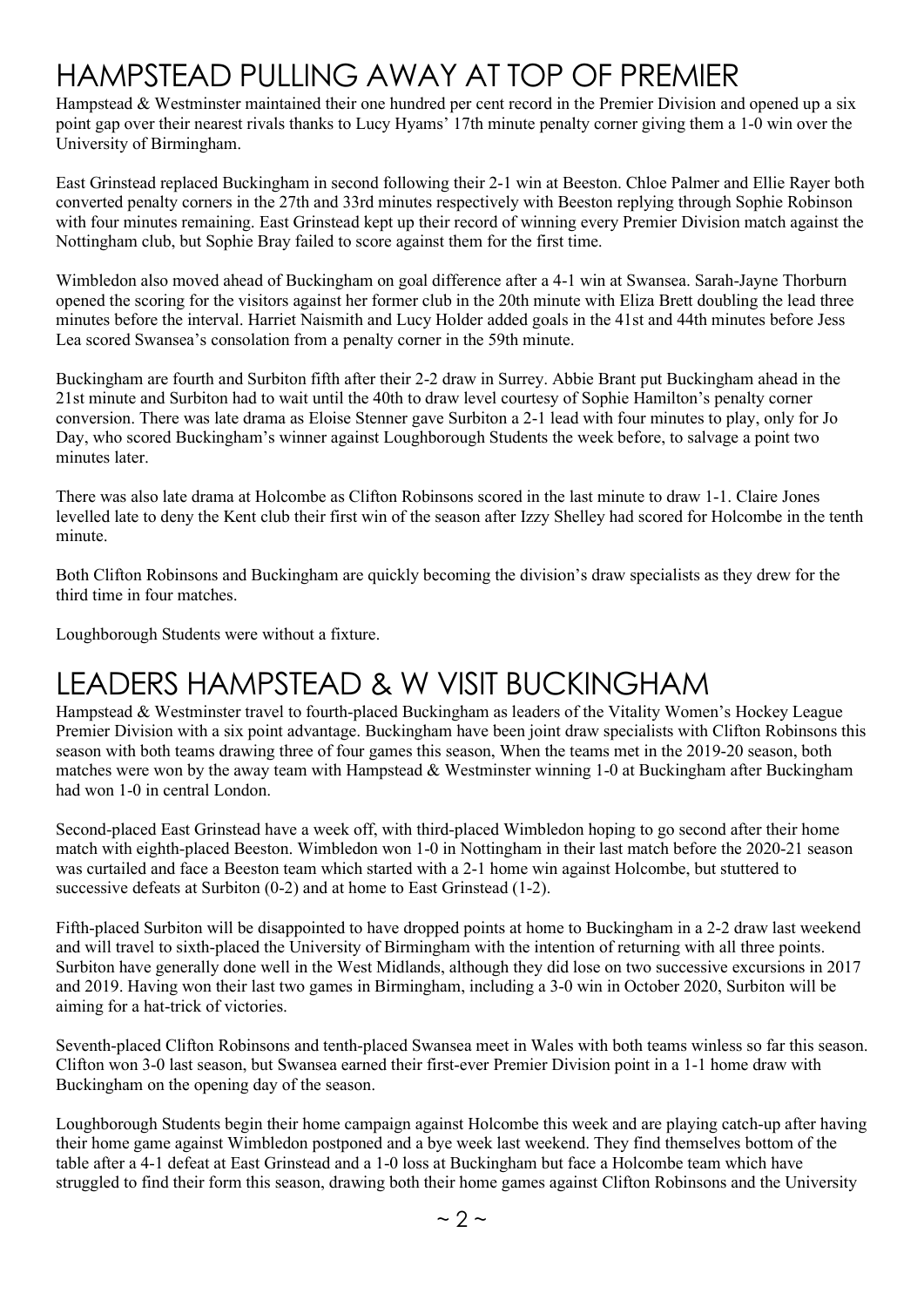of Birmingham. Both teams will want to use the match to pull away from the bottom of the table. Holcombe are yet to beat Loughborough Students in three Premier Division encounters, having lost twice after drawing the teams' first meeting.

# THE HOCKEY WORLD NEWS MEDIA GUIDE IS BACK!

Welcome to this week's edition of the Hockey World News Media Guide covering the Vitality Women's Hockey League for the 2021-22 season. The Hockey World News website can be found at<https://hockeywrldnws.com/>

The Vitality website can be found at<https://www.vitality.co.uk/>

Unfortunately, due to circumstances beyond my control, this season's Media Guides are currently more limited than in previous seasons, partly because I haven't received complete goalscorer details including time and method of all of the first week's Premier Division goals. This means that at the moment, I can't compile early/ late goals stats; sort goalscorers by method (traditionally open play/ penalty corner/ penalty stroke) etc. The match-up grids which were popular last season are also not really an option at the moment as I can't compile earliest and latest goalscorer information for each team as well as listing goalscorers for each team. Hopefully the matter will be resolved in future weeks and if and when the information is received the Media Guides will contain the backdated information.

England Hockey have introduced a website where certain data regarding fixtures and possibly league tables can be found whilst the problems with GMS continue.<https://matches.englandhockey.co.uk/>

As stated, the website is updated at regular intervals and the data is not live.

For the latest player movement information, go to [https://www.thehockeypaper.co.uk/articles/2021/06/29/england](https://www.thehockeypaper.co.uk/articles/2021/06/29/england-hockey-premier-division-transfers-2021-22-latest-ins-and-outs)[hockey-premier-division-transfers-2021-22-latest-ins-and-outs](https://www.thehockeypaper.co.uk/articles/2021/06/29/england-hockey-premier-division-transfers-2021-22-latest-ins-and-outs)

On the Matchday Notes pages, I am now listing details of both teams' home games, with a maximum of five games at each venue, unless it is practicable to list every meeting.

I've started to try and piece together various national league tables and Premier Division club squads from various sources..

As usual, please bear in mind that this media guide is a one person compilation, so if you find any errors, please let me know, but remember that there is very little scope for double checking content compared with a dedicated media team and current circumstances are making data compilation more difficult than in previous seasons.

The design of the media guide is something which will also be looked at during the season, but the current priority is to try and share as much information as possible.

**Colin Pike, Editor** – Tel: 07929 529279. Email: [colin.pike@btinternet.com](mailto:colin.pike@btinternet.com)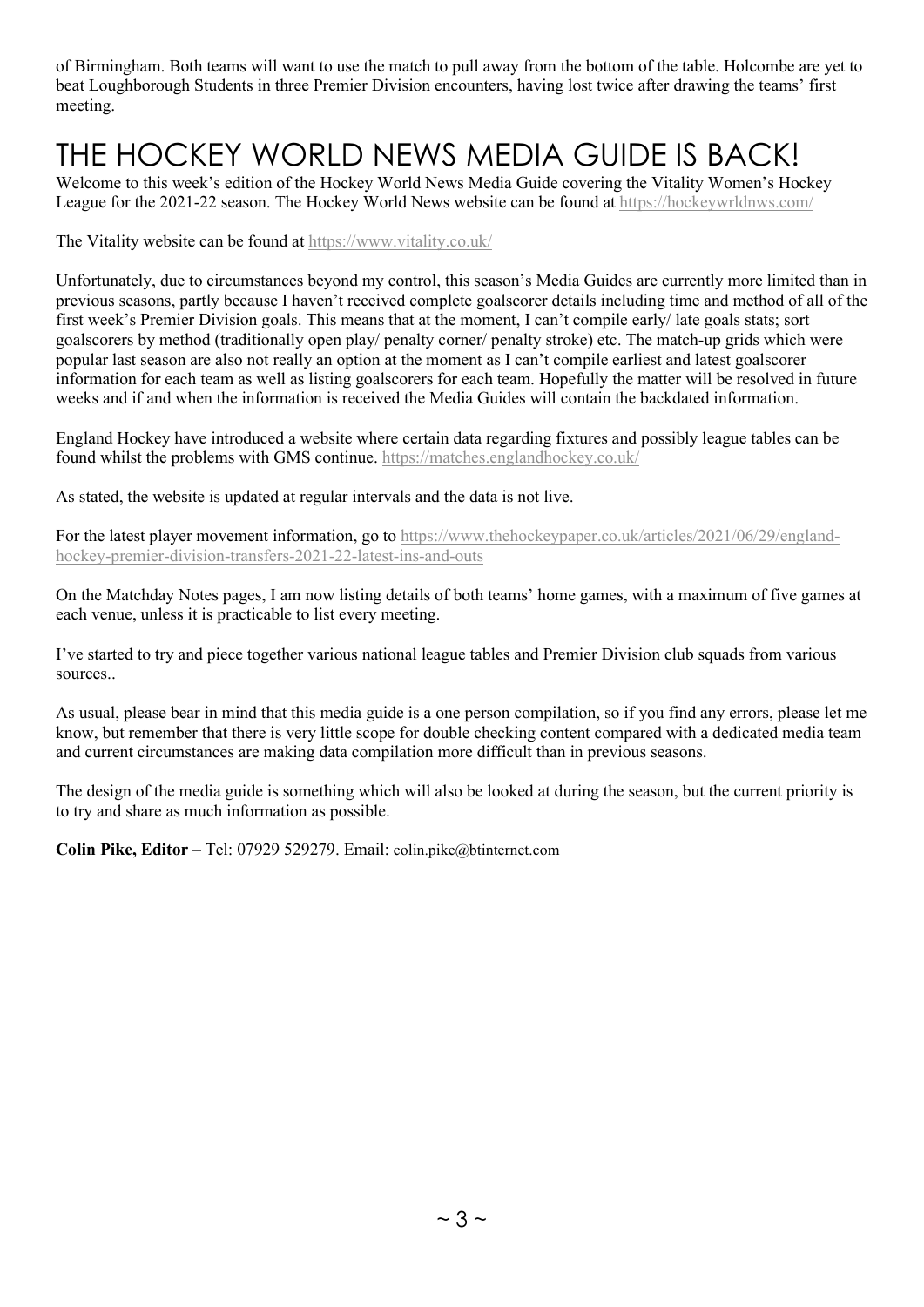|                                    |                |                          |                                   | Vitality Women's Hockey League Premier Division - 9 October 2021 |
|------------------------------------|----------------|--------------------------|-----------------------------------|------------------------------------------------------------------|
| <b>Beeston</b>                     | 1              |                          | $\overline{2}$                    | <b>East Grinstead</b>                                            |
| Sophie Robinson 66-F               | (0)            | HT                       | (2)                               | Chloe Palmer 27-PC                                               |
|                                    |                |                          |                                   | Ellie Rayer 33-PC                                                |
|                                    |                |                          |                                   |                                                                  |
| Match Official: Jo Barnes          |                |                          |                                   | <b>Umpires: Stephen Cox and Annette Harvey</b>                   |
|                                    |                |                          |                                   |                                                                  |
| <b>Hampstead &amp; Westminster</b> | 1              | $\overline{a}$           | $\mathbf 0$                       | <b>University of Birmingham</b>                                  |
| Lucy Hyams 17-PC                   | (1)            | HT                       | (0)                               |                                                                  |
|                                    |                |                          |                                   |                                                                  |
| Match Official: James Boylan       |                |                          |                                   | Umpires: David Howell and Neil Smith                             |
|                                    |                |                          |                                   |                                                                  |
| Holcombe                           | 1              | $\overline{\phantom{0}}$ | 1                                 | <b>Clifton Robinsons</b>                                         |
| Izzy Shelley 21-F                  | (1)            | HT                       | (0)                               | Claire Jones 70-                                                 |
|                                    |                |                          |                                   |                                                                  |
| Match Official: Marilyn Walker     |                |                          |                                   | Umpires: Rob Jenkins and Rebecca Woodcock                        |
|                                    |                |                          |                                   |                                                                  |
| <b>Surbiton</b>                    | $\overline{2}$ | $\overline{\phantom{0}}$ | $\overline{2}$                    | <b>Buckingham</b>                                                |
| Sophie Hamilton 40-PC              | (0)            | HT                       | (1)                               | Abbie Brant 21-F                                                 |
| Eloise Stenner 66-F                |                |                          |                                   | Jo Day 68-F                                                      |
|                                    |                |                          |                                   |                                                                  |
| Match Official: Jo Pennycook       |                |                          |                                   | <b>Umpires: Clare White and Rachel Williams</b>                  |
|                                    |                |                          |                                   |                                                                  |
| Swansea                            | $\mathbf{1}$   | $\overline{a}$           | 4                                 | Wimbledon                                                        |
| Jessica Lea 59-PC                  | (0)            | HT                       | (2)                               | Sarah-Jayne Thorburn 20-F                                        |
|                                    |                |                          |                                   | Eliza Brett 32-F                                                 |
|                                    |                |                          |                                   | Harriet Naismith 41-F                                            |
|                                    |                |                          |                                   | Lucy Holder 44-F                                                 |
|                                    |                |                          |                                   |                                                                  |
| Match Official: Lesley Bayne       |                |                          |                                   | Umpires: Gill Lord and Janice Tasho                              |
|                                    |                |                          |                                   |                                                                  |
|                                    |                |                          | <b>Bye: Loughborough Students</b> |                                                                  |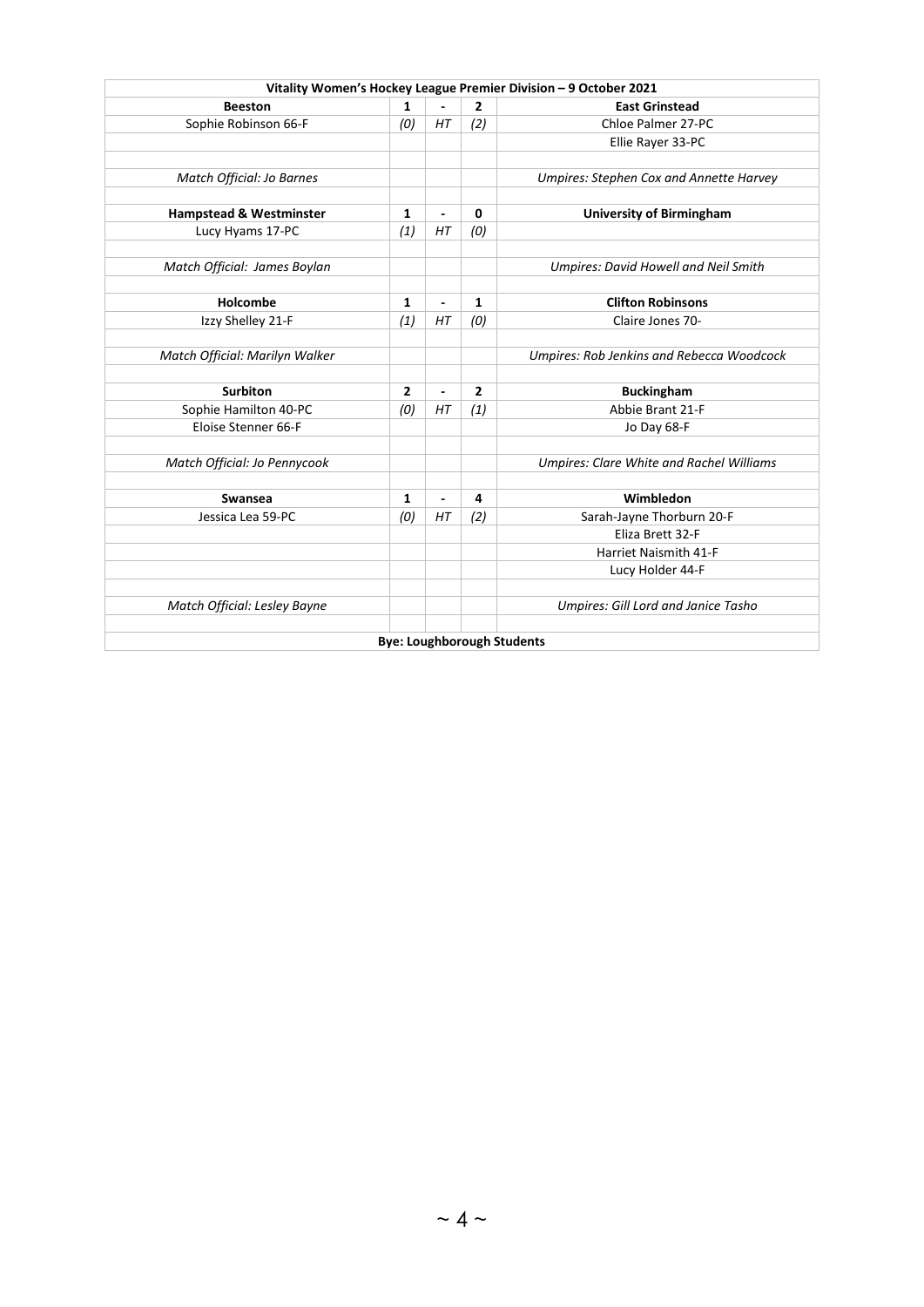## MATCHDAY NOTES Buckingham v Hampstead & Westminster Stowe School - 1200

## **Only Premier Division meeting at Buckingham:**

7 Mar 2020 – Buckingham 0 Hampstead & Westminster 1 (Lily Owsley)

Following Hampstead & Westminster's promotion to the Premier Division, the teams have only met twice in the top flight with both games being won by the visiting team. Lily Owsley's goal was enough to give Hampstead all three points after…

## **Only Premier Division meeting at Hampstead & Westminster:**

15 Feb 2020 – Hampstead & Westminster 1 (Fran Tew) Buckingham 2 (Zoe James-Carter, Lottie Porter)

Buckingham had won the first meeting, 2-1 with Zoe Shipperley (now James-Carter) and Lottie Porter scoring before Fran Tew's late consolation.

### **Form Guide:**

**Buckingham (DDWD)**<br>
9 Oct – Surbiton (A) D 2-2<br>
9 Oct – UNIVERSITY OF BIRMINGHAM (H) 2 Oct – LOUGHBOROUGH STUDENTS (H) W 1-0 2 Oct – Clifton Robinsons (A) W 3-1 25 Sep – CLIFTON ROBINSONS (H) D 1-1 25 Sep – EAST GRINSTEAD (H) W 3-2 18 Sep – Swansea (A) D 1-1 18 Sep – Wimbledon (A) W 3-1

9 Oct – UNIVERSITY OF BIRMINGHAM (H) W 1-0

**Scorers:**

**Buckingham (5) Hampstead & Westminster (10)** JO DAY 2 LAUREN TURNER 3 Abbie Brant I, Natasha James I, Lauren Thomas I **Esme Burge 2, Holly Hunt 2, Sarah Robertson 2** 

Lucy Hyams 1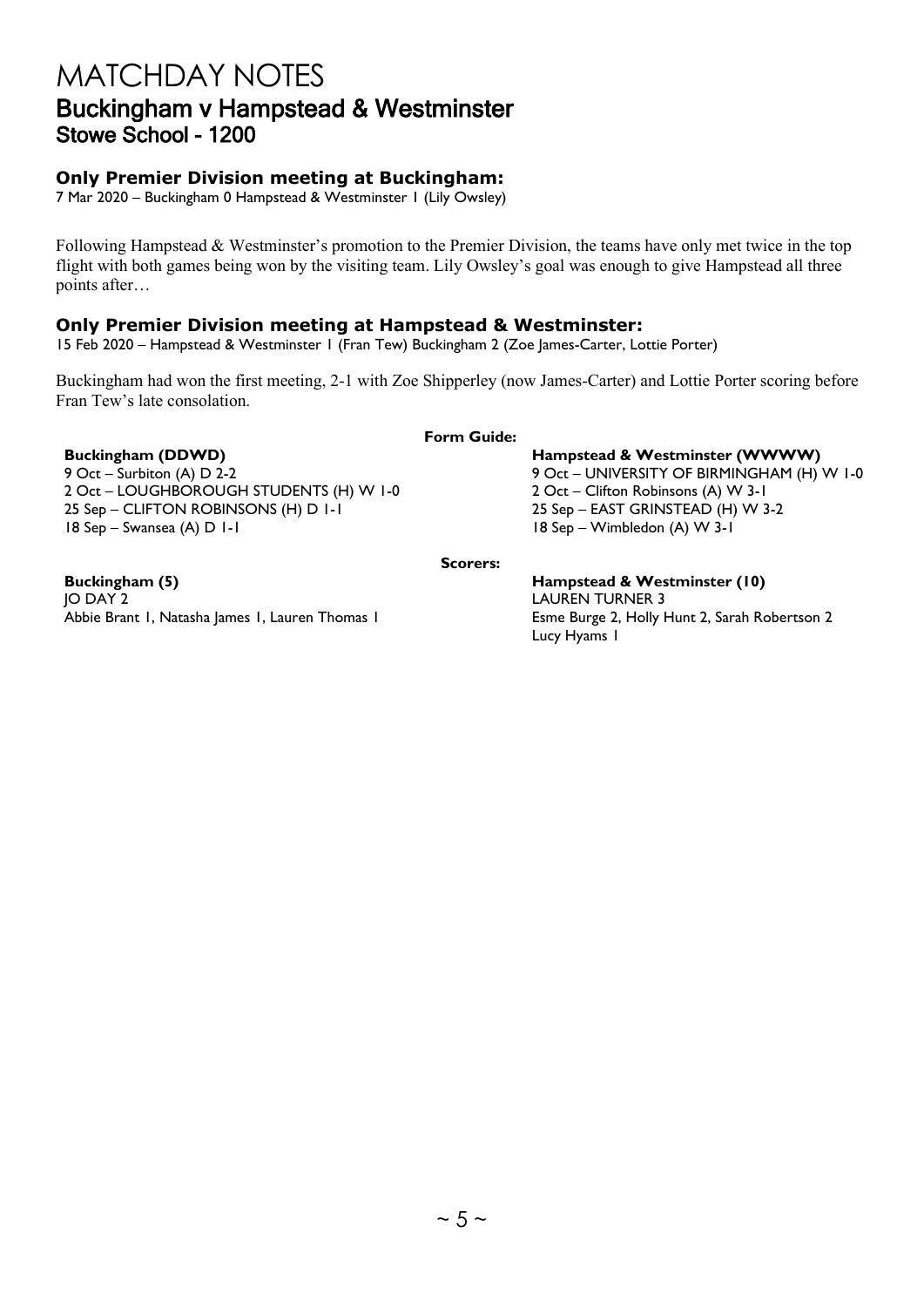## MATCHDAY NOTES Loughborough Students v Holcombe Loughborough University - 1400

## **Last meeting at Holcombe:**

19 Sep 2020 – Holcombe 0 Loughborough Students 1 *see scorer below*

## **Only Premier Division meeting at Loughborough Students:**

14 Mar 2020 – Loughborough Students 3 (Hannah Grieve, Lizzie Neal, Lucy Milington) Holcombe 2 (Eloise Richards, Leah Wilkinson)

Loughborough Students hosted Holcombe on the last day of the season and ended the season on a high to finish seventh in their first season back in the Premier Division since 2000-01.

## **All Premier Division meetings at Holcombe:**

19 Sep 2020 – Holcombe 0 Loughborough Students 1 (Izzy Petter)

5 Oct 2019 – Holcombe 1 (Jo Westwood) Loughborough Students 1 (Lucy Millington)

Holcombe have never beaten Loughborough Students in the Premier Division and will be hoping to break their duck as they try and pull away from the bottom of the table. Loughborough lost their first two games, both away from home, but will also want to move up the table as they catch up with their fixtures starting with their first home game of the season.

### **Loughborough Students (LL) Holcombe (DLDL)**

 $18$  Sep – East Grinstead (A) L 1-4

### **Form Guide:**

2 Oct – Buckingham (A) L 0-1 <br>
18 Sep – East Grinstead (A) L 1-4 <br>
2 Oct – Wimbledon (A) L 0-2 25 Sep – UNIVERSITY OF BIRMINGHAM (H) D 2-2 18 Sep – Beeston (A) L 1-2

**Scorers:**

Becky Law 1, Candice Manuel 1

**Loughborough Students (1) Holcombe (4) Holcombe (4)** LORNA MACKENZIE I IZZY SHELLEY 2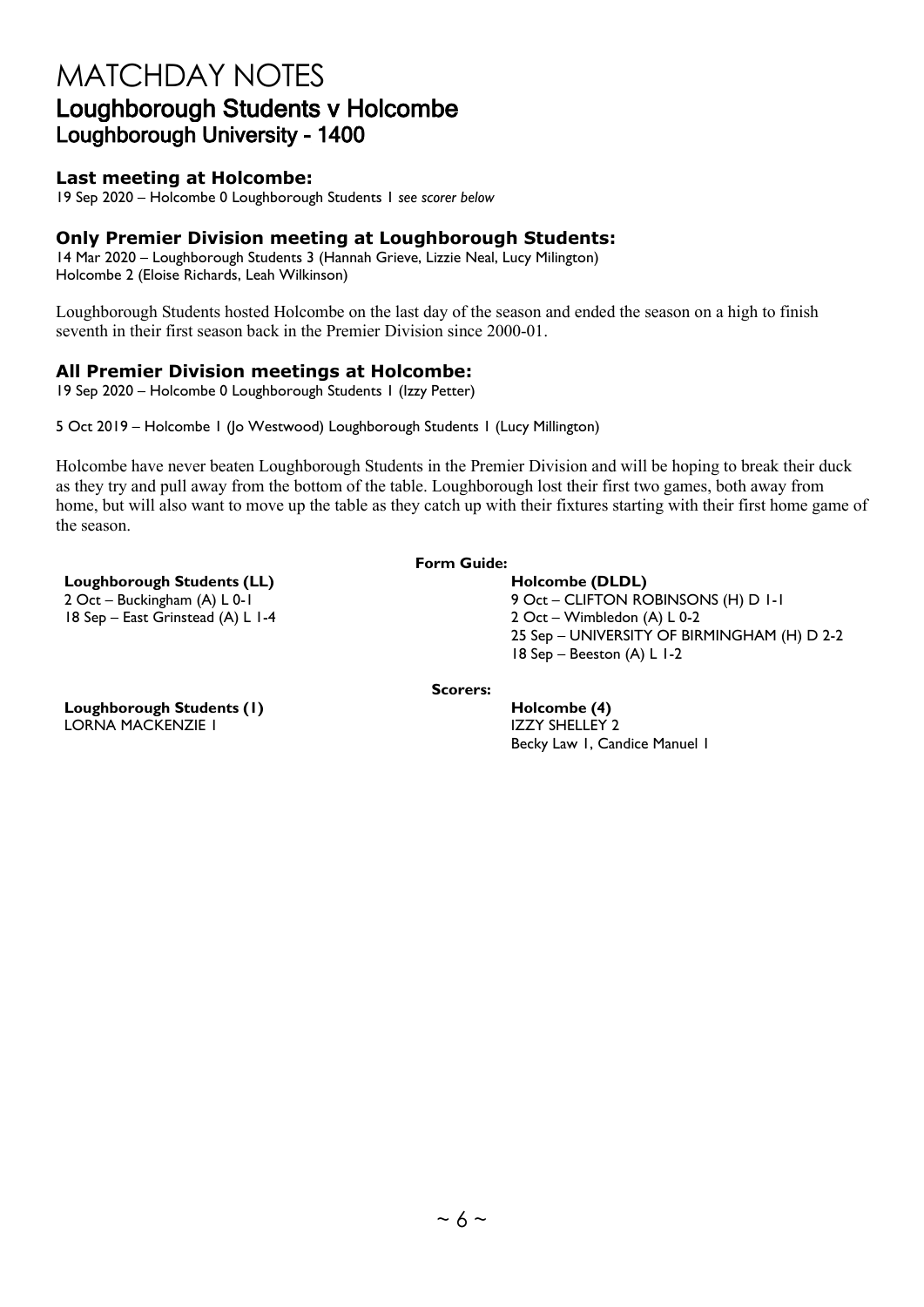## MATCHDAY NOTES Swansea v Clifton Robinsons King George V Playing Fields - 1200

## **Only Premier Division meeting at Swansea**

10 Oct 2020 – Swansea 0 Clifton Robinsons 3 (Eloise Laity, Catherine Macaulay, Lauren Thomas)

Clifton won 3-0 at Swansea last season in the teams' only top flight encounter and indeed only meeting in the national league. When Clifton were relegated to Division One for the 2006-07 season, Swansea City (as the club were known until they merged with Swansea University in 2018) were in the third tier National League South.

### **Form Guide:**

9 Oct – WIMBLEDON (H) L 1-4 18 Sep – BUCKINGHAM (H) D 1-1 25 Sep – Buckingham (A) D 1-1

## **Swansea (LLD)**<br>
9 Oct – WIMBLEDON (H) L 1-4<br>
9 Oct – Holcombe (A) D 1-1 2 Oct – University of Birmingham (A) L 2-4 2 Oct – HAMPSTEAD & WESTMINSTER (H) L 1-3 18 Sep – SURBITON (H) D 2-2

**Scorers:**

Sara Davies 1, Jessica Lea 1, Jess Roe 1, Rebecca Treharne 1

### **Swansea (4) Clifton Robinsons (5)** CATHERINE MACAULAY 2 Carla Dunnett 1, Claire Jones 1, Holly Munro 1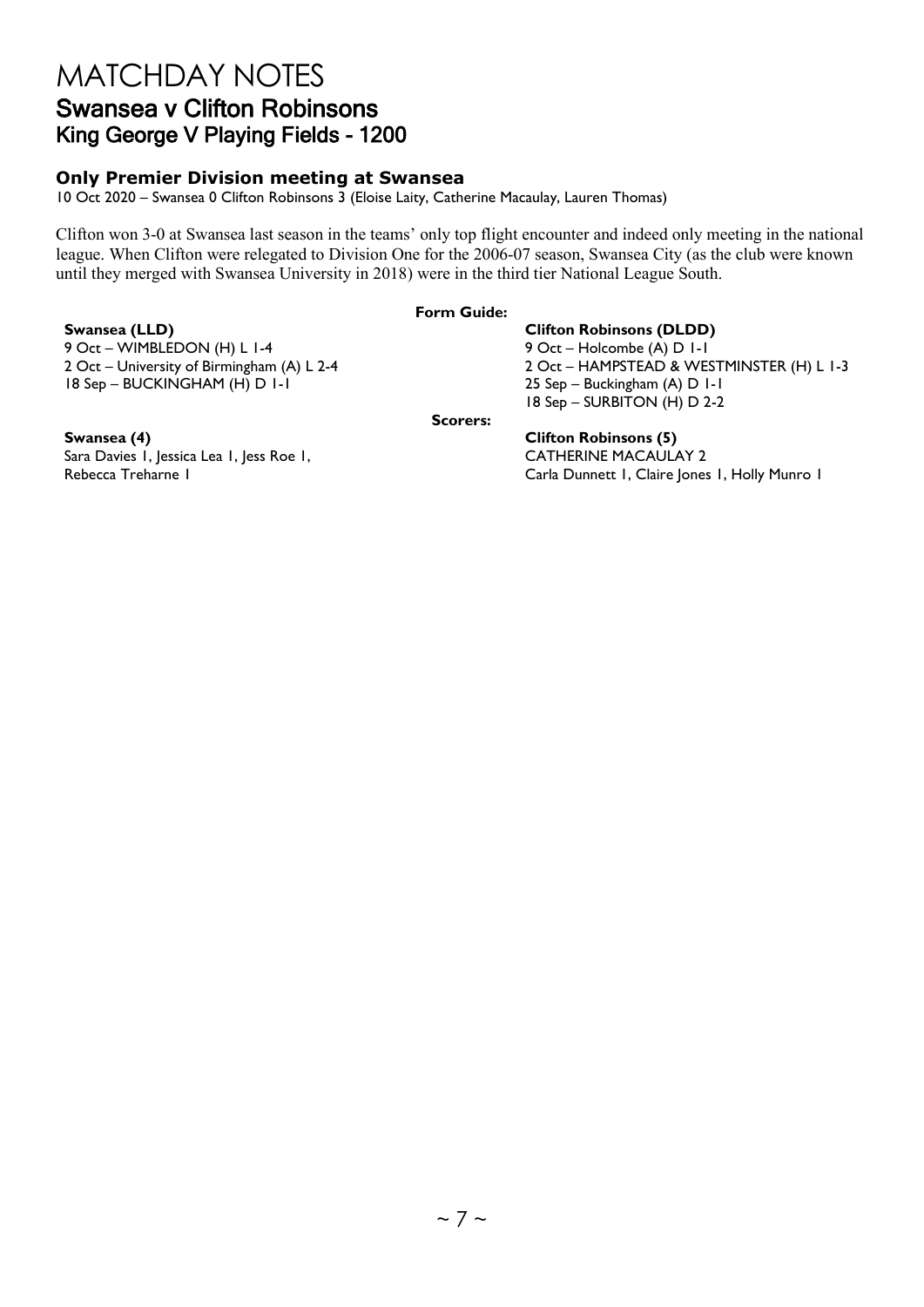## MATCHDAY NOTES University of Birmingham v Surbiton University of Birmingham - 1430

## **Last Five Premier Division Meetings at the University of Birmingham**

3 Oct 2020 – University of Birmingham 0 Surbiton 3 (Emily Atkinson, Georgie Twigg, Eloise Stenner)

27 Oct 2019 – University of Birmingham 1 (Catherine Ledesma) Surbiton 3 (Holly Munro, Erica Sanders, Eloise Stenner)

2 Mar 2019 – University of Birmingham 1 (Jo Turnbull) Surbiton 0

14 Oct 2017 – University of Birmingham 3 (Lily Owsley, Alice Wills, Erica Sanders) Surbiton 1 (Beckie Middleton)

18 Feb 2017 – University of Birmingham 0 Surbiton 6 (Giselle Ansley, Sarah Evans, Hannah Martin, Beckie Middleton, Sarah Page, Naomi Evans)

Surbiton have won three of the last five matches in Birmingham, but lost two in a row in 2017-18 and 2018-19, having won on their first five visits (2-1; 3-1; 4-0; 3-0 and 6-0 above).

## **Last Five Premier Division Meetings at Surbiton**

30 Nov 2019 – Surbiton 1 (Susie Catlin) University of Birmingham 1 (Lauren Hunt)

13 Oct 2018 – Surbiton 1 (Georgie Twigg) University of Birmingham 0

25 Nov 2017 – Surbiton 2 (Robyn Collins 2) University of Birmingham 1 (Catherine Ledesma)

24 Sep 2016 – Surbiton 3 (Jo Pinner, Emily Defroand, Sarah Page) University of Birmingham 2 (Erica Sanders 2)

15 Nov 2015 – Surbiton 1 (Jo Pinner) University of Birmingham 1 (Lily Owsley)

The University of Birmingham have never won at Sugden Road, having drawn twice in 2015 and 2019 and lost six of their eight trips to Elmbridge.

## **Championships Semi-Final**

22 Apr 2017 – Surbiton 3 (Giselle Ansley, Beckie Middleton, Hannah Martin) University of Birmingham 1 (Erica Sanders) *At Lee Valley Hockey and Tennis Centre*

### **University of Birmingham (LWD) Surbiton (DWD) Surbiton (DWD)**

9 Oct – Hampstead & Westminster (A) L 0-1 9 Oct – BUCKINGHAM (H) D 2-2 2 Oct – SWANSEA (H) W 4-2 25 Sep – BEESTON (H) W 2-0 25 Sep – Holcombe (A) D 2-2 18 Sep – Clifton Robinsons (A) D 2-2

## **University of Birmingham (6) Surbiton (6) Surbiton (6)**

**BECKY MANTON 2** ELOISE STENNER 3 Millie Atwell 1, Carter Ayars 1, Millie Giglio 1, Lily Walker 1

**Scorers:**

**Form Guide:**

Sophie Hamilton 1, Georgie Twigg 1, Alice Wills 1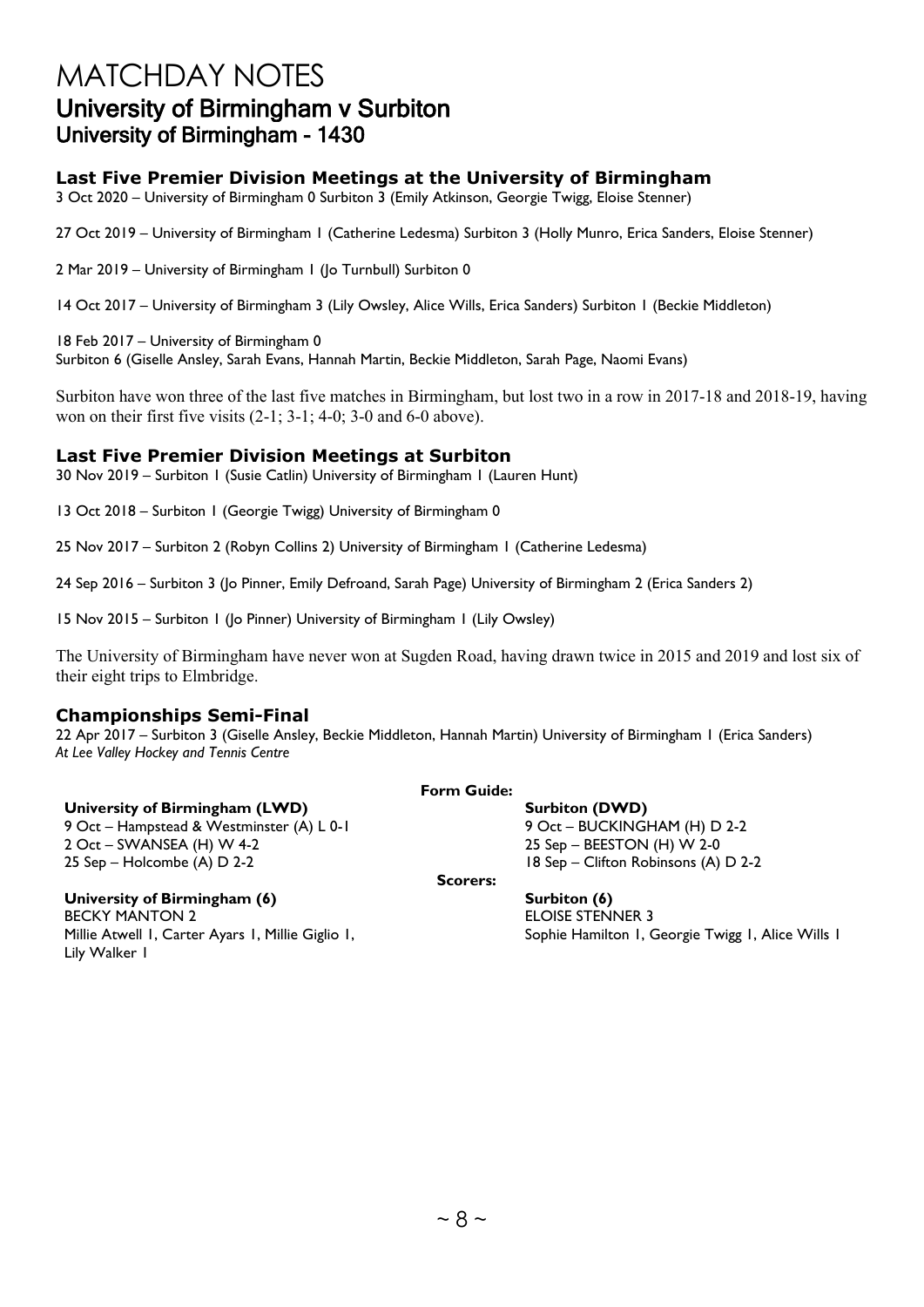## MATCHDAY NOTES Wimbledon v Beeston Raynes Park High School - 1400

## **Only Premier Division Meeting at Beeston**

24 Oct 2020 – Beeston 0 Wimbledon 1 (Phoebe Nixon)

Wimbledon met Beeston in Nottingham last season in both teams' last match before the season was curtailed.

**Form Guide:**

**Wimbledon (WWL) Beeston (LLW)** 9 Oct – Swansea (A) W 4-1 9 Oct – EAST GRINSTEAD (H) L 1-2<br>
2 Oct – HOLCOMBE (H) W 2-0 2 25 Sep – Surbiton (A) L 0-2  $2$  Oct – HOLCOMBE (H) W 2-0 18 Sep - HAMPSTEAD & WESTMINSTER (H) L 1-3 18 Sep – HOLCOMBE (H) W 2-1

**Scorers:**

Nadia Benallal 1, Lucy Millington 1, Sophie Robinson 1

**Wimbledon (7)**<br> **Beeston (3)**<br> **Beeston (3)**<br> **Beeston (3)**<br>
Nadia Benalla Sarah Jones I, Harriet Naismith I, Sarah-Jayne Thorburn 1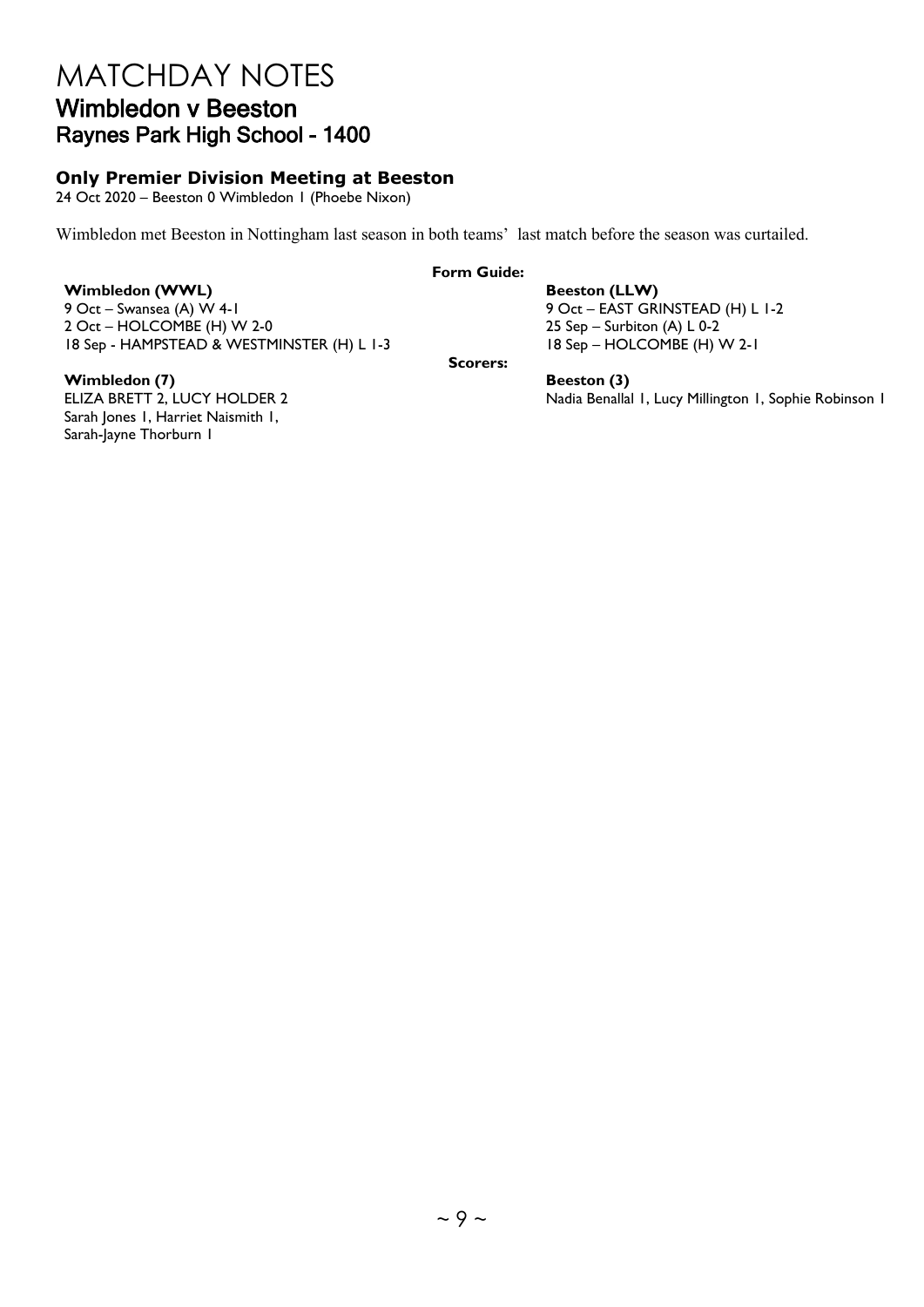| Premier Division - Phase 1      | <b>Bee</b>        | <b>Buc</b>        | <b>CR</b>         | EG               | H&W               | Hol              | LS.             | Sur               | Swa              | <b>UoB</b>        | Wim              | <b>Byes</b> |
|---------------------------------|-------------------|-------------------|-------------------|------------------|-------------------|------------------|-----------------|-------------------|------------------|-------------------|------------------|-------------|
| <b>Beeston</b>                  |                   | 30 Oct            | 13 Nov            | $1 - 2$<br>9 Oct |                   | $2-1$<br>18 Sep  | 27 Nov          |                   |                  |                   |                  | 2 Oct       |
| <b>Buckingham</b>               |                   |                   | $1 - 1$<br>25 Sep | 20 Nov           | 16 Oct            | 6 Nov            | $1-0$<br>2 Oct  |                   |                  |                   |                  | 23 Oct      |
| <b>Clifton Robinsons</b>        |                   |                   |                   |                  | $1 - 3$<br>2 Oct  |                  | 23 Oct          | $2 - 2$<br>18 Sep |                  | 6 Nov             | 20 Nov           | 30 Oct      |
| <b>East Grinstead</b>           |                   |                   | 27 Nov            |                  |                   |                  | $4-1$<br>18 Sep | tbc"              | 23 Oct           |                   | 6 Nov            | 16 Oct      |
| Hampstead & Westminster         | 6 Nov             |                   |                   | $3-2$<br>25 Sep  |                   | 23 Oct           |                 |                   | 13 Nov           | $1-0$<br>9 Oct    |                  | 20 Nov      |
| Holcombe                        |                   |                   | $1 - 1$<br>9 Oct  | 30 Oct           |                   |                  |                 | 20 Nov            | 27 Nov           | $2 - 2$<br>25 Sep |                  | 13 Nov      |
| Loughborough Students           |                   |                   |                   |                  | 30 Oct            | 16 Oct           |                 |                   | 6 Nov            | 20 Nov            | $the**$          | 9 Oct       |
| <b>Surbiton</b>                 | $2 - 0$<br>25 Sep | $2 - 2$<br>9 Oct  |                   |                  | 27 Nov            |                  | 13 Nov          |                   |                  |                   | 23 Oct           | 6 Nov       |
| Swansea                         | 20 Nov            | $1 - 1$<br>18 Sep | 16 Oct            |                  |                   |                  |                 | 30 Oct            |                  |                   | $1 - 4$<br>9 Oct | 25 Sep      |
| <b>University of Birmingham</b> | 23 Oct            | 27 Nov            |                   | 13 Nov           |                   |                  |                 | 16 Oct            | $4 - 2$<br>2 Oct |                   |                  | 18 Sep      |
| Wimbledon                       | 16 Oct            | 13 Nov            |                   |                  | $1 - 3$<br>18 Sep | $2 - 0$<br>2 Oct |                 |                   |                  | 30 Oct            |                  | 27 Nov      |

\*East Grinstead and Surbiton were both in Europe over the weekend of 2 October  $^{**}$  Match to be rearranged after postponement on 25 September.

|         | PREMIER DIVISION RESULTS: 18 |               |   |         |           |         |              |               |  |
|---------|------------------------------|---------------|---|---------|-----------|---------|--------------|---------------|--|
|         |                              | Home Wins (8) |   |         | Draws (6) |         |              | Away Wins (4) |  |
| $1 - 0$ | 2                            | $4 - 1$       | 1 | $0-0$   |           | $0 - 1$ |              | $1 - 4$       |  |
| $2 - 0$ | $\mathbf{2}$                 | $4 - 2$       | 1 | $1 - 1$ | 3         | $0 - 2$ |              | $2 - 4$       |  |
| $2 - 1$ | 1                            | $4 - 3$       |   | $2 - 2$ | 3         | $1 - 2$ | 1            | $3 - 4$       |  |
| $3 - 0$ |                              | $5 - 0$       |   | $3 - 3$ |           | $0 - 3$ |              | $0 - 5$       |  |
| $3 - 1$ |                              | $5 - 1$       |   |         |           | $1 - 3$ | $\mathbf{2}$ | $1 - 5$       |  |
| $3 - 2$ | 1                            | $6-0$         |   |         |           | $2 - 3$ |              | $0 - 6$       |  |
| $4 - 0$ |                              | $6 - 1$       |   |         |           | 0-4     |              | $1 - 6$       |  |

| Games since<br>(Premier Division<br>Regular Season only) | A Win          | Şin<br>Home <sup>1</sup><br>∢ | An Away Win  | A Defeat    | Defeat<br>Home<br>∢ | Defeat<br>Away<br>Ę | Draw<br>Score<br>⋖ | Draw<br>Score<br>$\stackrel{\mathtt{o}}{z}$<br>∢ | Goal<br>≺<br>onceding | Goal<br>⋖<br>Scoring | Than<br>More<br>onceding<br>O | Than<br>More<br>Scoring | Sheet<br>Clean<br>⋖<br>Keeping | Score<br>$\mathsf{L}^{\mathsf{o}}$<br>Failing | Games<br>Consecutive<br>Winning | Games<br>Consecutive<br>Losing | Point<br>⋖<br>Gaining | Point<br>≺<br>Losing | $\delta$<br>Than<br>More<br>δÝ<br>Ş | ęά<br>$\circ$<br>Than<br>More<br>৯<br>Loss |
|----------------------------------------------------------|----------------|-------------------------------|--------------|-------------|---------------------|---------------------|--------------------|--------------------------------------------------|-----------------------|----------------------|-------------------------------|-------------------------|--------------------------------|-----------------------------------------------|---------------------------------|--------------------------------|-----------------------|----------------------|-------------------------------------|--------------------------------------------|
| <b>Beeston</b>                                           | $\overline{2}$ |                               | 4            | $\mathbf 0$ | $\mathbf{0}$        | $\Omega$            | 37                 | 4                                                | $\Omega$              | 0                    | $\mathbf{0}$                  | $\overline{2}$          | 4                              |                                               | 10                              | $\Omega$                       | $\overline{2}$        | $\Omega$             | 5                                   |                                            |
| <b>Buckingham</b>                                        |                | 0                             | 7            | 5           | 4                   | $\overline{2}$      | 0                  | 59                                               | 0                     | 0                    | 0                             | 0                       |                                | 5                                             | 14                              | 10                             | 0                     | 0                    | 4                                   | 5                                          |
|                                                          |                |                               |              |             |                     |                     |                    |                                                  |                       |                      |                               |                         |                                |                                               |                                 |                                |                       |                      |                                     |                                            |
| <b>Clifton Robinsons</b>                                 | 5              | 3                             | $\mathbf{2}$ |             | $\mathbf{0}$        | 5                   | $\mathbf{0}$       | 50                                               | 0                     | 0                    | $\mathbf{0}$                  | 3                       | 5                              | 18                                            | 5                               | $\mathbf{1}$                   | $\Omega$              | 0                    | 5                                   |                                            |
| <b>East Grinstead</b>                                    | $\Omega$       | $\Omega$                      | 0            |             | 12                  |                     | 6                  | 62                                               | 0                     | 0                    |                               | 0                       | 5                              | 26                                            | $\overline{2}$                  | 24                             | $\Omega$              |                      | 2                                   | 25                                         |
| Hampstead & W                                            | 0              | $\mathbf{0}$                  | 0            | 5           | $\overline{2}$      | 7                   | 22                 | N                                                |                       | 0                    | $\mathbf{2}$                  |                         | 0                              | N                                             | $\mathbf{0}$                    | $\mathbf{1}$                   | $\mathbf{0}$          | 5                    |                                     | $\overline{7}$                             |
| <b>Holcombe</b>                                          | 5              | 5                             | 2            |             | 2                   | 0                   | 0                  | 60                                               | 0                     | 0                    |                               | 2                       | 7                              |                                               | 19                              | 3                              | $\Omega$              | 0                    |                                     |                                            |
| Loughborough S                                           | $\overline{2}$ | $\mathbf{0}$                  | $\mathbf{2}$ | $\mathbf 0$ | 3                   | $\Omega$            | 12                 | 4                                                | 0                     | ı                    |                               | $\overline{2}$          | $\mathbf{2}$                   | $\mathbf{0}$                                  | $\overline{2}$                  | $\mathbf{0}$                   | $\mathbf{2}$          | $\Omega$             | 2                                   |                                            |
| <b>Surbiton</b>                                          |                |                               |              | 3           | 2                   | 3                   | 0                  | 5                                                | 0                     | 0                    | 0                             | 0                       |                                | 3                                             | 9                               | 7                              | 0                     | 0                    |                                     | 7                                          |
| <b>Swansea</b>                                           | N              | N                             | N            | $\Omega$    | $\Omega$            | $\Omega$            | $\overline{2}$     | N                                                | 0                     | 0                    | $\Omega$                      |                         | $\mathsf{N}$                   | $\overline{4}$                                | N                               | $\Omega$                       | $\mathbf{2}$          | 0                    | N                                   | $\Omega$                                   |
| $\overline{U}$ of Birmingham                             |                | 0                             | 6            | 0           | 2                   | 0                   | 2                  | 5                                                | 0                     |                      |                               |                         | 5                              | 0                                             | 10                              | 3                              |                       | 0                    |                                     | 4                                          |

N= No occurrence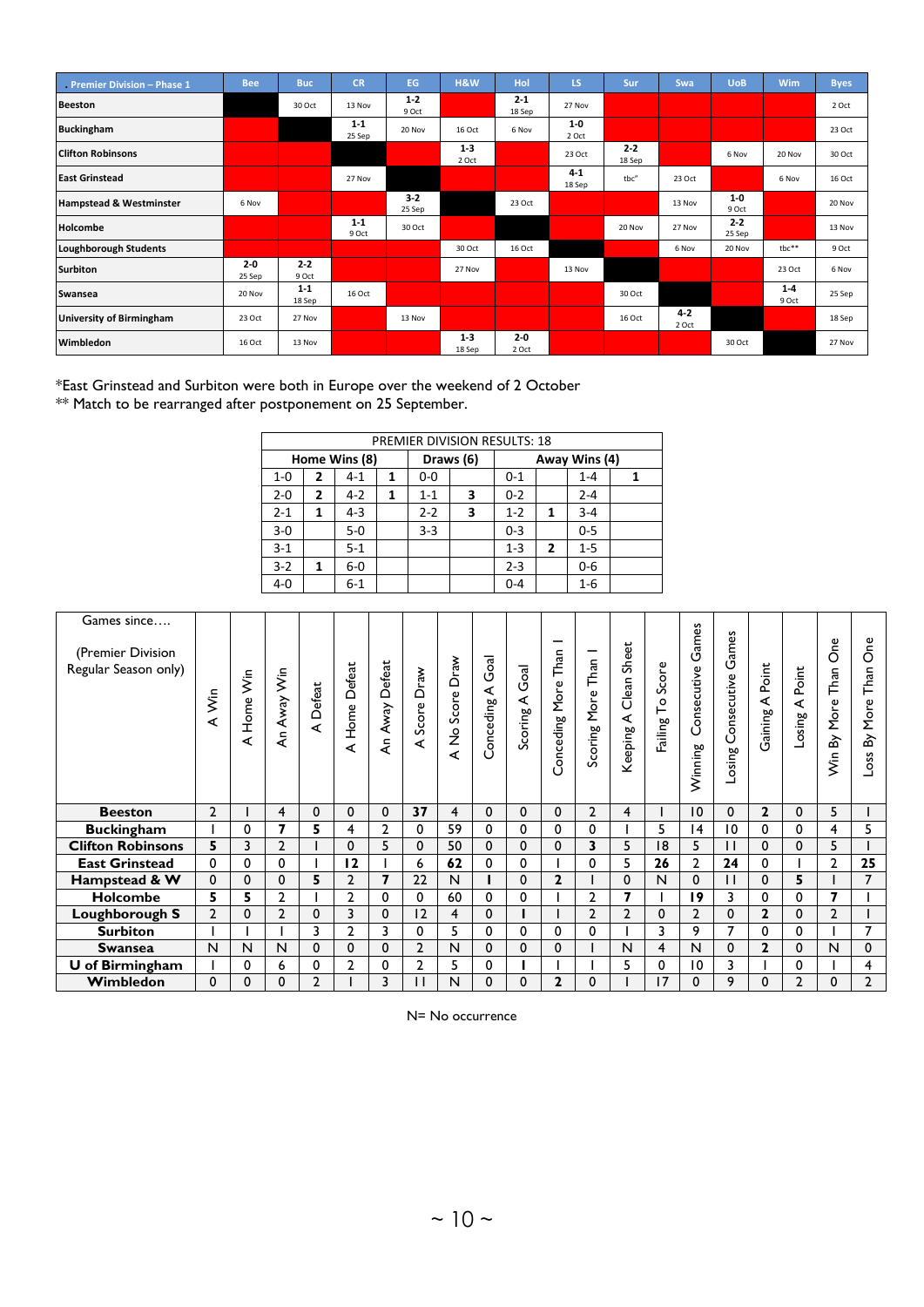## MILESTONES (Sequences of over 18 matches)

Beeston's last score-draw (37) 3 Nov 2018 v Slough (H) D 1-1

Buckingham's last no-score draw (59) 14 Oct 2017 v Leicester (A) *N.B. Buckingham drew 0-0 at home to Holcombe the week before on 7 Oct 2017.*

Clifton Robinsons' last no-score draw (50) 10 Feb 2018 v Slough (H)

East Grinstead's last no-score draw (62) 23 Sep 2017 v Holcombe (H)

East Grinstead's last failure to score (26) 14 Sep 2019 v Holcombe (A) L 0-1

East Grinstead last lost consecutive games (24) 21 Sep 2019 v Loughborough Students (H) L 1-5 and 28 Sep 2019 v Surbiton (A) L 1-2

East Grinstead last lost by more than one goal (25) 21 Sep 2019 v Loughborough Students (H) L 1-5

Hampstead & Westminster's last score-draw (22) 12 Oct 2019 v East Grinstead (H) D 4-4 *N.B. This is Hampstead's only draw in the Premier Division*

Holcombe's last no-score draw (60) 7 Oct 2017 v Buckingham (A)

Holcombe last won consecutive games (19) 27 Oct 2019 v Buckingham (A) W 3-2 and 9 Nov 2019 v Beeston (H) W 3-0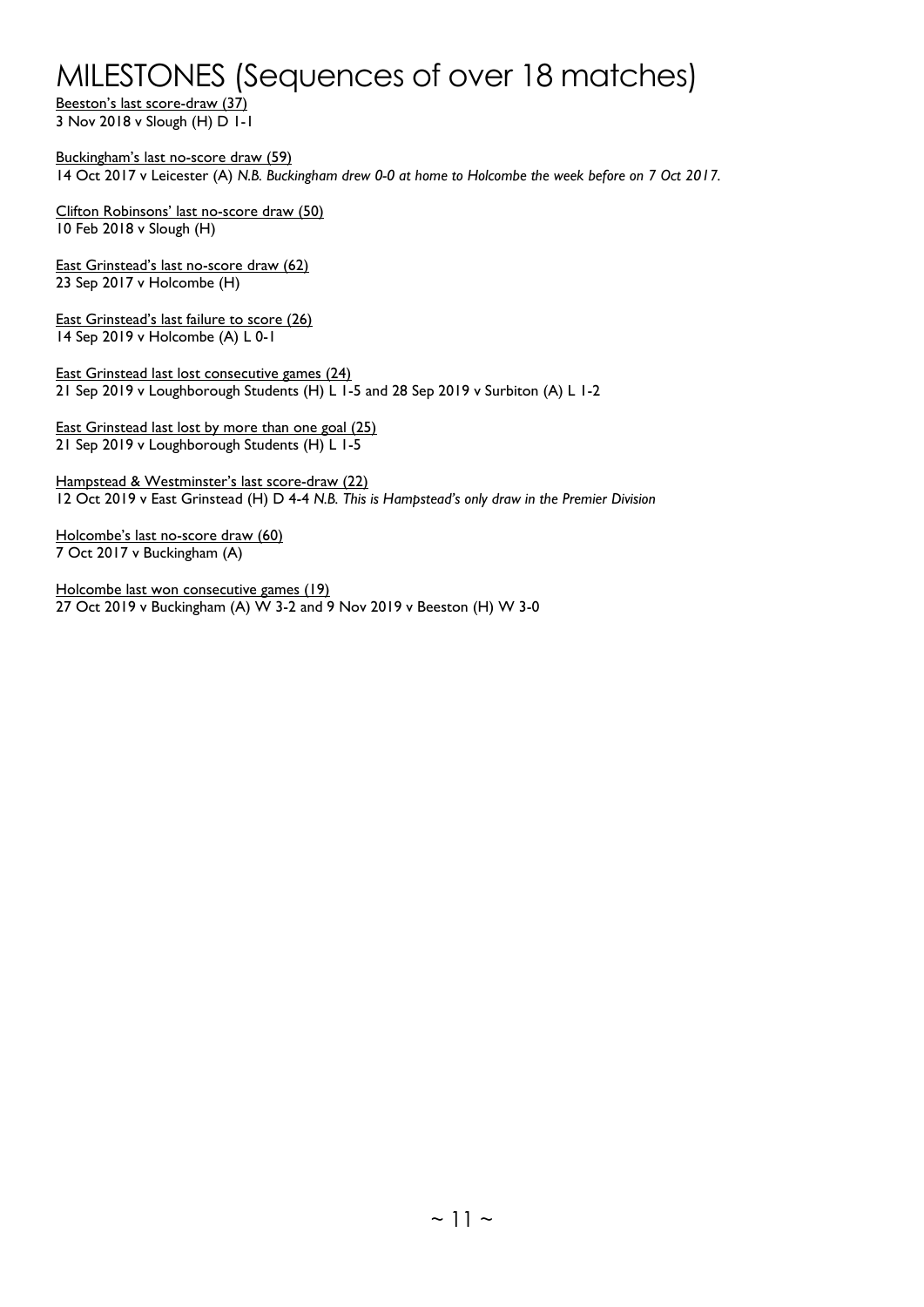|              | <b>VWHL Premier Division - Phase 1 - 9 Oct</b> | Р             | w        | D |   |    | A | <b>GD</b> | <b>Pts</b>     |
|--------------|------------------------------------------------|---------------|----------|---|---|----|---|-----------|----------------|
|              | Hampstead & Westminster                        | 4             | 4        |   |   | 10 |   | ь         | $\overline{2}$ |
| C            | <b>East Grinstead</b>                          | 3             | າ        | 0 |   | 8  |   |           | 6              |
|              | Wimbledon                                      |               | າ        | 0 |   |    | 4 |           | 6              |
| 4            | <b>Buckingham</b>                              | 4             |          |   |   |    | 4 |           | ь              |
|              | <b>Surbiton</b>                                |               |          | ◠ | U | 6  |   |           |                |
| 6            | <b>University of Birmingham</b>                |               |          |   |   | 6  |   |           | 4              |
|              | <b>Clifton Robinsons</b>                       | 4             | $\Omega$ |   |   |    |   | $-2$      |                |
| 8            | <b>Beeston</b>                                 | 3             |          |   |   |    |   | $-2$      |                |
| 9            | <b>Holcombe</b>                                | 4             | $\Omega$ | ◠ |   | 4  |   | $-3$      |                |
| 10           | <b>Swansea</b>                                 |               | $\Omega$ |   |   |    | q | -5        |                |
| $\mathsf{I}$ | <b>Loughborough Students</b>                   | $\mathcal{P}$ | 0        | 0 |   |    |   | -4        | 0              |
|              |                                                |               |          |   |   |    |   |           |                |

|    | <b>Home Table</b>               | P      | W           | D |   | A | <b>GD</b> | Pts |
|----|---------------------------------|--------|-------------|---|---|---|-----------|-----|
|    | Hampstead & Westminster         | ┑<br>▴ | ◠           |   |   |   |           | ь   |
| C. | <b>Surbiton</b>                 | ኀ      |             |   |   |   |           |     |
|    | <b>Buckingham</b>               | ┑      |             |   |   |   |           |     |
|    | <b>East Grinstead</b>           |        |             |   |   |   |           |     |
|    | <b>University of Birmingham</b> |        |             |   | 4 | ∍ |           |     |
| 6  | <b>Beeston</b>                  | ኀ      |             |   |   |   | $\Omega$  |     |
|    | Wimbledon                       | ┑      |             | 0 |   |   | C         |     |
| 8  | <b>Holcombe</b>                 | ኀ      | $\Omega$    |   |   |   | $\Omega$  |     |
| q  | <b>Clifton Robinsons</b>        | ำ      | 0           |   |   |   | $-2$      |     |
| 10 | <b>Swansea</b>                  | ำ      | $\mathbf 0$ |   |   |   | $-3$      |     |
|    | <b>Loughborough Students</b>    | 0      | 0           |   |   | 0 | $\Omega$  |     |

|    | <b>Away Table</b>               | Р      | W        | D        |   |   | A | <b>GD</b> | Pts |
|----|---------------------------------|--------|----------|----------|---|---|---|-----------|-----|
|    | Hampstead & Westminster         | ┑<br>▴ | ∍        |          |   | O |   |           | ь   |
| ┑  | Wimbledon                       |        |          | 0        |   |   |   |           |     |
|    | <b>East Grinstead</b>           | ⌒      |          | 0        |   |   |   | $\Omega$  |     |
| 4  | <b>Buckingham</b>               | ◠      | 0        | ◠        |   |   |   | $\Omega$  |     |
|    | <b>Clifton Robinsons</b>        | ┑      | 0        |          |   |   |   | $\Omega$  |     |
| 6  | <b>Surbiton</b>                 |        | $\Omega$ |          |   |   |   | $\Omega$  |     |
|    | <b>University of Birmingham</b> | ኀ      | 0        |          |   |   |   | - 1       |     |
| 8  | <b>Swansea</b>                  |        | 0        | 0        |   |   | 4 | $-2$      |     |
| 9  | <b>Beeston</b>                  |        | 0        | 0        |   |   | ◠ | $-2$      |     |
| 10 | <b>Holcombe</b>                 | ◠      | 0        | $\Omega$ |   |   |   | $-3$      |     |
| П  | <b>Loughborough Students</b>    | ┑      | 0        |          | ◠ |   |   | -4        |     |

|    | <b>First Half Table</b>         | D | w | D        |   | F | A | <b>GD</b>                | <b>Pts</b> |
|----|---------------------------------|---|---|----------|---|---|---|--------------------------|------------|
|    | Hampstead & Westminster         | 4 | ำ |          |   |   |   |                          | 8          |
| h  | Wimbledon                       | 3 | ົ |          |   | 4 |   |                          |            |
| 3  | <b>Buckingham</b>               | 4 | າ |          |   |   | ┑ |                          |            |
| 4  | <b>East Grinstead</b>           | 3 | C | $\Omega$ |   | 4 |   |                          |            |
|    | <b>Clifton Robinsons</b>        | 4 |   | ◠        |   |   |   | 0                        |            |
| 6  | <b>University of Birmingham</b> | 3 |   |          |   |   |   | $\Omega$                 |            |
| –  | Holcombe                        | 4 |   |          | ◠ |   |   | $\overline{\phantom{a}}$ |            |
| 8  | <b>Swansea</b>                  |   |   |          |   |   |   | $\overline{\phantom{a}}$ |            |
| 9  | <b>Surbiton</b>                 | 3 |   |          |   |   |   | $\overline{\phantom{a}}$ |            |
| 10 | <b>Beeston</b>                  |   | 0 |          |   |   |   | $-3$                     |            |
| П  | <b>Loughborough Students</b>    | ◠ | 0 | 0        |   |   |   | -3                       |            |

|                | <b>Second Half Table</b>           | D | w | D | F | A | <b>GD</b> | <b>Pts</b> |
|----------------|------------------------------------|---|---|---|---|---|-----------|------------|
|                | <b>Surbiton</b>                    |   |   |   | 4 |   |           |            |
| $\overline{2}$ | <b>Hampstead &amp; Westminster</b> | 4 | າ |   |   |   | 4         | 8          |
|                | <b>Beeston</b>                     |   |   | 0 |   |   |           | o          |
|                | Wimbledon                          |   | ำ |   |   |   | 0         | o          |
|                | <b>Buckingham</b>                  | 4 |   |   |   |   | O         |            |
| 6              | <b>University of Birmingham</b>    | ∍ |   |   | 4 |   |           |            |
|                | <b>East Grinstead</b>              |   |   |   |   |   |           |            |
| 8              | <b>Clifton Robinsons</b>           | 4 |   |   |   |   | $-2$      |            |
| 9              | <b>Holcombe</b>                    | 4 |   |   |   | 4 | $-2$      |            |
| 10             | <b>Loughborough Students</b>       | ┑ | 0 |   |   |   | - 1       |            |
|                | <b>Swansea</b>                     | ∍ | 0 |   |   | ь | -4        |            |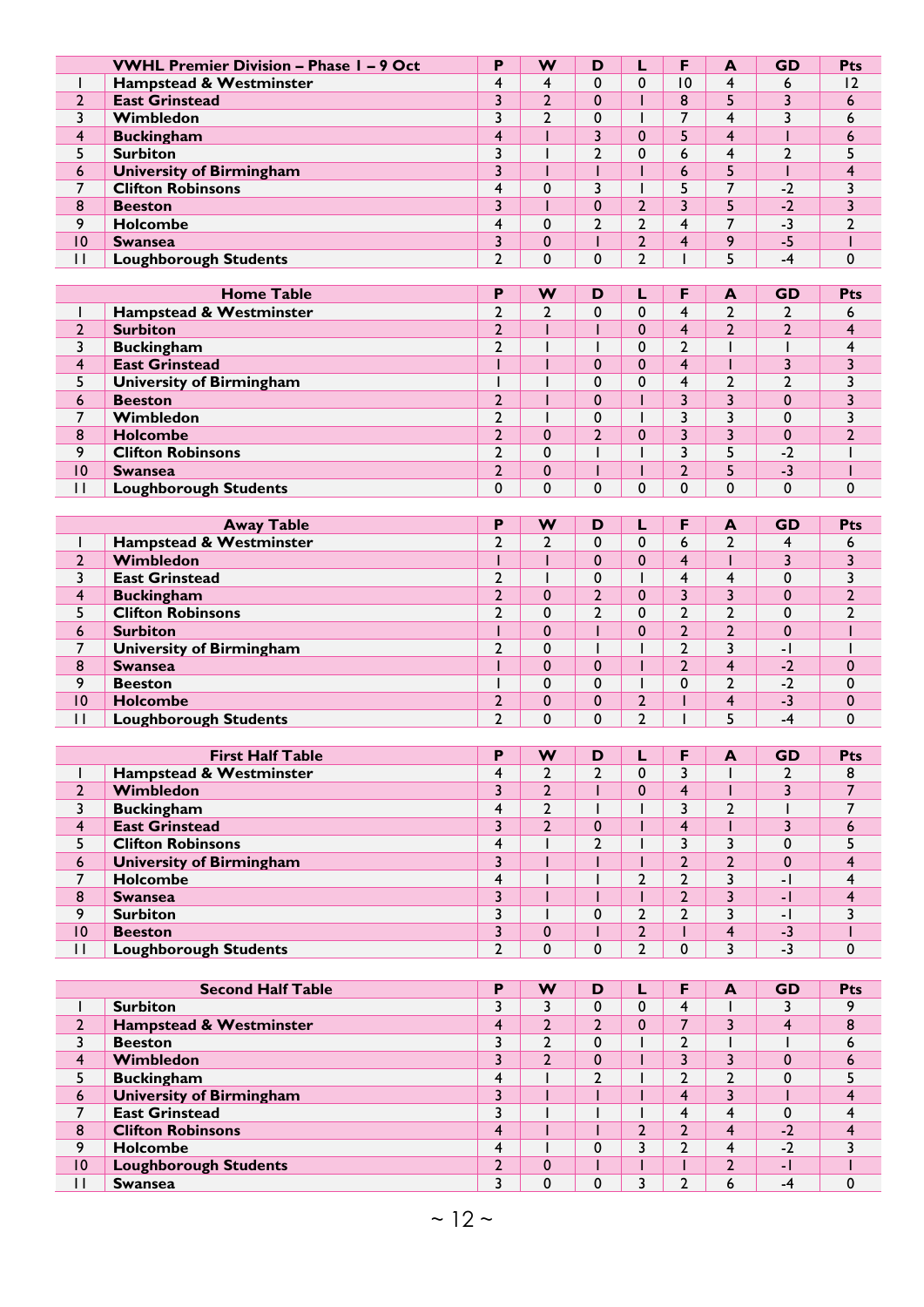|    | <b>VWHL Division One North - 9 October 2021</b> | в | w | D |                | A  | <b>GD</b> | <b>Pts</b> |
|----|-------------------------------------------------|---|---|---|----------------|----|-----------|------------|
|    | <b>University of Nottingham</b>                 |   |   |   | -9             |    | 16        |            |
|    | <b>Bowdon Hightown</b>                          |   |   |   | $\overline{4}$ | 4  | 10        |            |
|    | <b>University of Durham</b>                     |   | ∍ |   | 8              | 8  | $\Omega$  |            |
|    | <b>Leicester City</b>                           |   |   |   | 8              |    |           |            |
|    | <b>Brooklands Poynton</b>                       |   |   |   | h              | ь  | 0         |            |
| 6  | <b>Gloucester City</b>                          |   |   |   |                |    | $-2$      |            |
|    | <b>Stourport</b>                                |   |   |   | 10             |    | - 1       |            |
| 8  | <b>Ben Rhydding</b>                             |   | 0 |   |                | Q  | -5        |            |
| ٥  | <b>Olton &amp; West Warwicks</b>                |   | 0 |   |                |    | -3        |            |
| 10 | <b>Belper</b>                                   |   | 0 |   |                | 18 | -16       |            |

|    | <b>VWHL Division One South - 9 October 2021</b> | D | w  | D | F       | A | <b>GD</b> | <b>Pts</b> |
|----|-------------------------------------------------|---|----|---|---------|---|-----------|------------|
|    | Reading                                         | ำ | C. |   | 8       |   | ь         |            |
| ┑  | <b>Sevenoaks</b>                                | 3 | 3  |   | 8       | ◠ | ь         |            |
|    | <b>Surbiton 2</b>                               |   |    |   | $\circ$ | 4 |           |            |
| 4  | <b>Cambridge City</b>                           | ว | C  |   |         | 4 |           |            |
|    | <b>Harleston Magpies</b>                        | ┑ |    |   |         | 6 |           |            |
| 6  | Slough                                          | ว |    |   |         |   | $\Omega$  |            |
|    | <b>Isca</b>                                     | 3 | 0  |   | 4       |   | $-3$      |            |
| 8  | <b>Trojans</b>                                  |   | 0  |   | 4       | Q | -5        |            |
| 9  | <b>Wimbledon 2</b>                              | ำ | 0  |   | Δ       | ٥ | $-5$      |            |
| 10 | <b>Canterbury</b>                               | ว | 0  | n |         | ٥ | -8        |            |

|    | <b>VWHL Conference East - 9 October 2021</b> | Þ | w | D        | F | A | <b>GD</b> | <b>Pts</b> |
|----|----------------------------------------------|---|---|----------|---|---|-----------|------------|
|    | <b>London Wayfarers</b>                      |   |   |          | ь | 0 | ь         |            |
|    | <b>Barnes</b>                                | ર |   |          |   |   | 4         | $\circ$    |
|    | <b>Southgate</b>                             | 3 | 2 | 0        | 8 |   | ь         |            |
| 4  | Hampstead & Westminster 2                    |   | າ | $\Omega$ |   |   | 4         |            |
|    | Horsham                                      | 3 |   | 0        |   |   | - 1       |            |
| 6  | <b>Bromley &amp; Beckenham</b>               | ર |   |          |   |   | $-2$      |            |
|    | <b>East London</b>                           |   |   | 0        |   |   | $-2$      |            |
| 8  | <b>Canterbury 2</b>                          |   |   |          |   |   | -4        |            |
| q  | <b>Chelmsford</b>                            | 3 |   | 0        |   | 8 | -5        |            |
| 10 | <b>Ipswich</b>                               |   | 0 | 0        |   | ٥ | -6        |            |

|                 | <b>VWHL Conference Midlands - 9 October 2021</b> | P | w              | D | F               | A  | <b>GD</b> | <b>Pts</b> |
|-----------------|--------------------------------------------------|---|----------------|---|-----------------|----|-----------|------------|
|                 | <b>Sutton Coldfield</b>                          |   |                |   | $\overline{13}$ |    | 12        |            |
|                 | <b>Loughborough Students 2</b>                   | ◠ | $\overline{2}$ |   |                 | υ  | ำ         | ь          |
|                 | <b>St. Albans</b>                                |   |                |   |                 |    | 4         |            |
| 4               | University of Birmingham 2                       |   |                |   | 4               |    |           |            |
|                 | <b>Bedford</b>                                   |   |                |   |                 |    | 0         |            |
| 6               | <b>Cannock</b>                                   | ົ |                |   |                 | ь  | $-3$      |            |
| ⇁               | <b>Oxford University</b>                         | ◠ |                |   |                 |    | 0         |            |
| 8               | <b>Beeston 2</b>                                 |   |                |   |                 |    | - 1       |            |
| 9               | <b>Khalsa Leamington</b>                         |   |                |   |                 | ۱0 | -5        |            |
| $\overline{10}$ | <b>Broxbourne</b>                                |   | 0              |   |                 | ີ  | $-10$     |            |

|    | <b>VWHL Conference North - 9 October 2021</b> | D  | w      | D |         | A | <b>GD</b> | Pts |
|----|-----------------------------------------------|----|--------|---|---------|---|-----------|-----|
|    | <b>Timperley</b>                              |    |        |   | $\circ$ | 4 |           |     |
|    | <b>Doncaster</b>                              |    | າ<br>▴ |   |         |   |           | o   |
|    | <b>Leeds</b>                                  |    |        |   |         |   |           |     |
|    | <b>Fylde</b>                                  |    |        |   |         |   |           |     |
|    | <b>Alderley Edge</b>                          |    |        |   |         |   | - 1       |     |
| 6  | <b>University of Durham 2</b>                 |    |        |   | b       |   | - 1       |     |
|    | Wakefield                                     | n. |        |   | b       |   | - 1       |     |
| 8  | <b>Neston</b>                                 | ∍  |        |   |         |   | $-2$      |     |
| q  | <b>Didsbury Northern</b>                      |    | 0      |   |         |   | $-2$      |     |
| 10 | <b>Pendle Forest</b>                          |    | 0      |   |         | ь | $-4$      |     |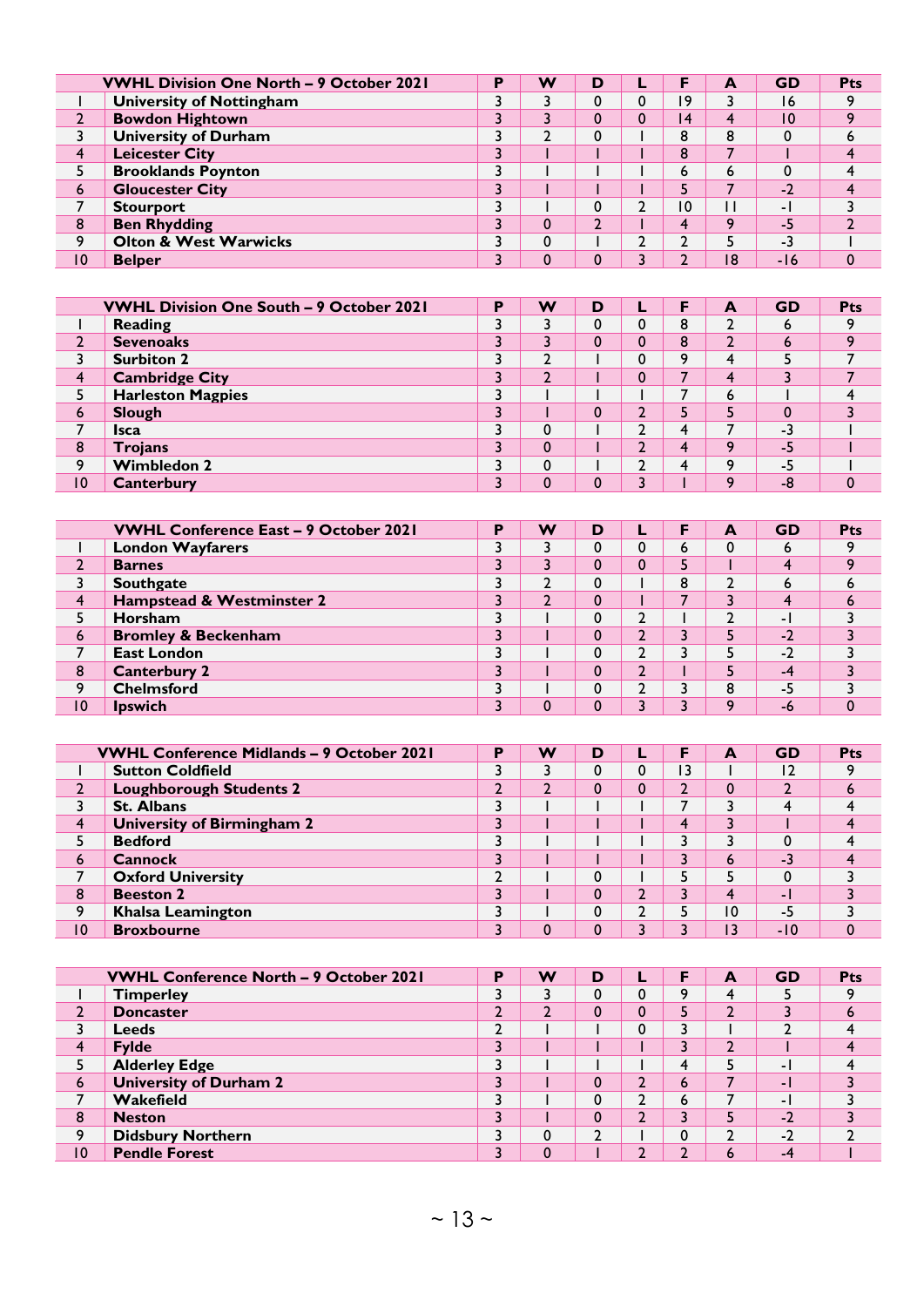|                 | <b>VWHL Conference West - 9 October 2021</b> | P | w      | D |    | A | <b>GD</b> | Pts |
|-----------------|----------------------------------------------|---|--------|---|----|---|-----------|-----|
|                 | <b>Bristol Firebrands</b>                    |   | ำ      |   | ۱2 | Q |           |     |
|                 | Cheltenham                                   |   | ำ<br>∸ |   | b  | 4 |           |     |
|                 | <b>Witney</b>                                |   |        |   | 10 | 8 |           |     |
|                 | <b>Basingstoke</b>                           |   |        |   | b  | 6 |           |     |
|                 | <b>Oxford Hawks</b>                          |   |        |   |    |   | 0         |     |
| 6               | <b>Team Bath Buccaneers</b>                  |   |        |   |    |   | - 1       |     |
|                 | Exe                                          | ┑ |        |   |    |   | - 1       |     |
| 8               | <b>Clifton Robinsons 2</b>                   | ำ | 0      |   |    | ь | - 1       |     |
| 9               | <b>Penarth</b>                               |   | 0      |   |    | 6 | - 1       |     |
| $\overline{10}$ | <b>University of Bristol</b>                 |   | 0      |   |    | ь | $-3$      |     |

A list of results and scorers for 9 October can be downloaded from the England Hockey website: [https://assets-eu-](https://assets-eu-01.kc-usercontent.com/d66c6a48-e05a-01b8-e0ec-59ee93833239/72c6941c-8725-4f99-bce3-b05e442359a3/VWHL%20Results%20-%209%20October.pdf)[01.kc-usercontent.com/d66c6a48-e05a-01b8-e0ec-59ee93833239/72c6941c-8725-4f99-bce3](https://assets-eu-01.kc-usercontent.com/d66c6a48-e05a-01b8-e0ec-59ee93833239/72c6941c-8725-4f99-bce3-b05e442359a3/VWHL%20Results%20-%209%20October.pdf) [b05e442359a3/VWHL%20Results%20-%209%20October.pdf](https://assets-eu-01.kc-usercontent.com/d66c6a48-e05a-01b8-e0ec-59ee93833239/72c6941c-8725-4f99-bce3-b05e442359a3/VWHL%20Results%20-%209%20October.pdf)

The missing goalscorers as at 13 October 2021: Division 1 South: Reading 4 Canterbury 1

Conference Midlands: Oxford University 1 Khalsa Leamington 3

Conference North: Leeds 3 University of Durham 2s 1

| <b>VWHL Division One North</b>   | <b>Bel</b>       | <b>Ben</b>     | <b>Bow</b>      | <b>BP</b>         | Glo               | Lei              | Olt              | <b>Sto</b>        | <b>UoD</b>        | <b>UoN</b>        |
|----------------------------------|------------------|----------------|-----------------|-------------------|-------------------|------------------|------------------|-------------------|-------------------|-------------------|
| <b>Belper</b>                    |                  |                |                 |                   | $1 - 2$<br>25 Sep |                  |                  |                   |                   | $0 - 10$<br>9 Oct |
| <b>Ben Rhydding</b>              |                  |                |                 | $2 - 2$<br>25 Sep |                   |                  | $1 - 1$<br>9 Oct |                   |                   |                   |
| <b>Bowdon Hightown</b>           |                  | $6-1$<br>2 Oct |                 |                   |                   |                  |                  | $6-2$<br>9 Oct    |                   |                   |
| <b>Brooklands Poynton</b>        |                  |                |                 |                   |                   |                  | $2 - 0$<br>2 Oct |                   |                   |                   |
| <b>Gloucester City</b>           |                  |                |                 |                   |                   | $2 - 2$<br>2 Oct |                  |                   |                   |                   |
| <b>Leicester City</b>            |                  |                |                 | $4 - 2$<br>9 Oct  |                   |                  |                  |                   | $2 - 3$<br>25 Sep |                   |
| <b>Olton &amp; West Warwicks</b> |                  |                | $1-2$<br>25 Sep |                   |                   |                  |                  |                   |                   |                   |
| <b>Stourport</b>                 | $6 - 1$<br>2 Oct |                |                 |                   |                   |                  |                  |                   |                   |                   |
| <b>University of Durham</b>      |                  |                |                 |                   | $4 - 1$<br>9 Oct  |                  |                  |                   |                   | $1 - 5$<br>2 Oct  |
| <b>University of Nottingham</b>  |                  |                |                 |                   |                   |                  |                  | $4 - 2$<br>25 Sep |                   |                   |

| . VWHL Division One South | Cam               | Can              | <b>HM</b>         | <b>Isca</b>       | Rea            | Sev              | <b>Slo</b>       | Sur 2             | <b>Tro</b>     | Wim 2          |
|---------------------------|-------------------|------------------|-------------------|-------------------|----------------|------------------|------------------|-------------------|----------------|----------------|
| <b>Cambridge City</b>     |                   |                  | $3 - 3$<br>9 Oct  |                   |                |                  |                  |                   |                | $1-0$<br>2 Oct |
| Canterbury                |                   |                  |                   |                   |                |                  |                  | $0 - 4$<br>25 Sep |                |                |
| <b>Harleston Magpies</b>  |                   |                  |                   |                   |                |                  |                  |                   | $3-0$<br>2 Oct |                |
| Isca                      |                   |                  |                   |                   | $0-1$<br>2 Oct |                  |                  |                   |                |                |
| <b>Reading</b>            |                   | $4 - 1$<br>9 Oct | $3 - 1$<br>25 Sep |                   |                |                  |                  |                   |                |                |
| <b>Sevenoaks</b>          |                   | $1-0$<br>2 Oct   |                   |                   |                |                  |                  |                   |                |                |
| Slough                    |                   |                  |                   | $2 - 0$<br>25 Sep |                | $2 - 3$<br>9 Oct |                  |                   |                |                |
| <b>Surbiton 2</b>         |                   |                  |                   |                   |                |                  | $2 - 1$<br>2 Oct |                   |                |                |
| <b>Trojans</b>            | $1 - 3$<br>25 Sep |                  |                   |                   |                |                  |                  | $3 - 3$<br>9 Oct  |                |                |
| <b>Wimbledon 2</b>        |                   |                  |                   | $4 - 4$<br>9 Oct  |                | $0-4$<br>25 Sep  |                  |                   |                |                |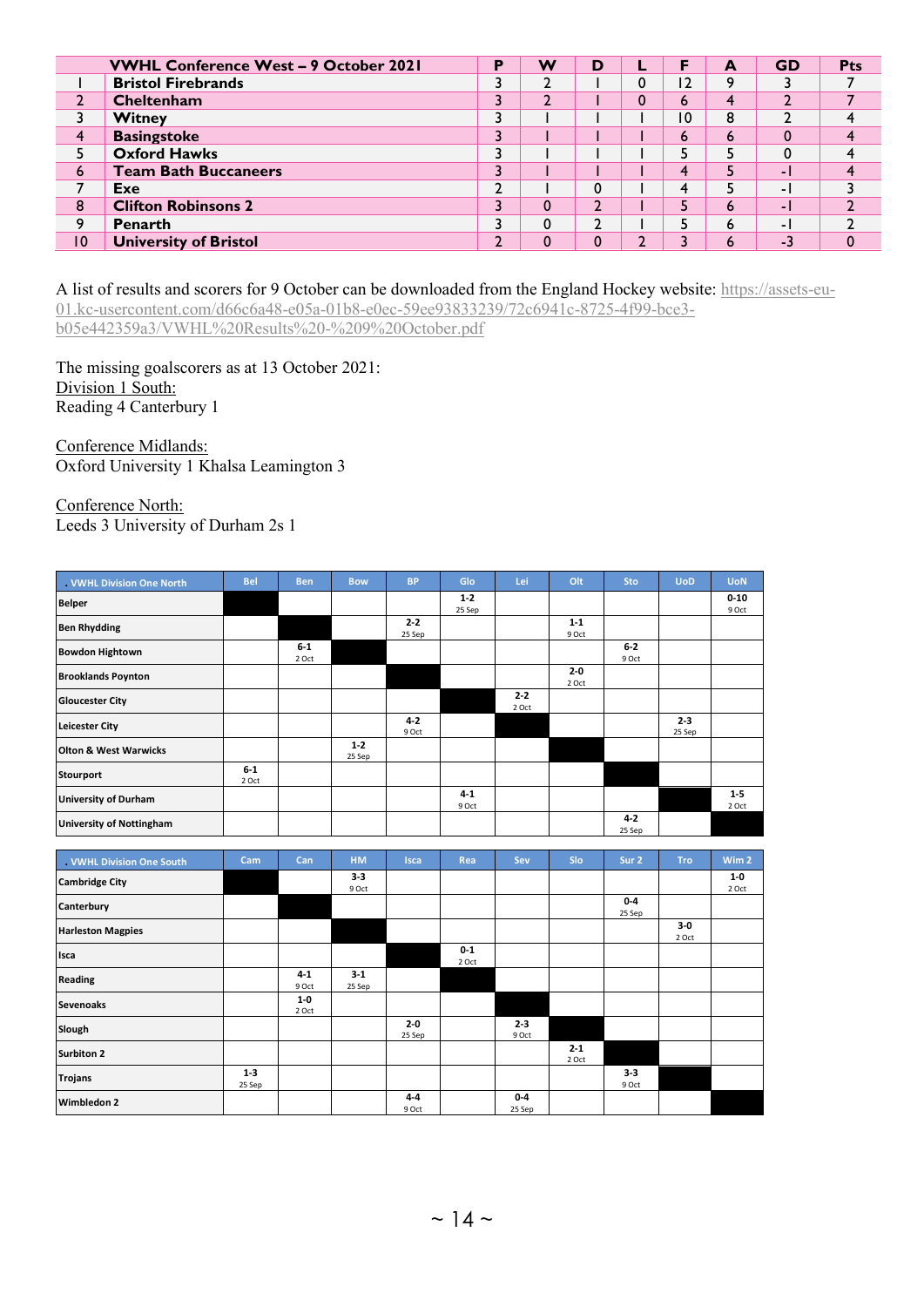| . VWHL Conference East         | <b>Bar</b>       | <b>B&amp;B</b>    | Can <sub>2</sub>  | Che            | EL.              | <b>H&amp;W2</b>   | Hor            | Ips            | LW             | Sou               |
|--------------------------------|------------------|-------------------|-------------------|----------------|------------------|-------------------|----------------|----------------|----------------|-------------------|
| <b>Barnes</b>                  |                  | $2 - 0$<br>25 Sep |                   |                |                  |                   | $1-0$<br>9 Oct |                |                |                   |
| <b>Bromley &amp; Beckenham</b> |                  |                   |                   | $3-0$<br>2 Oct |                  |                   |                |                |                |                   |
| <b>Canterbury 2</b>            |                  |                   |                   |                |                  |                   | $1-0$<br>2 Oct |                |                | $0-3$<br>9 Oct    |
| Chelmsford                     |                  |                   |                   |                | $2 - 0$<br>9 Oct | $1 - 5$<br>25 Sep |                |                |                |                   |
| <b>East London</b>             |                  |                   |                   |                |                  |                   |                | $3-2$<br>2 Oct |                |                   |
| Hampstead & Westminster 2      |                  |                   |                   |                |                  |                   |                |                | $0-1$<br>2 Oct |                   |
| <b>Horsham</b>                 |                  |                   |                   |                | $1-0$<br>25 Sep  |                   |                |                |                |                   |
| Ipswich                        |                  |                   |                   |                |                  | $1 - 2$<br>9 Oct  |                |                |                | $0 - 4$<br>25 Sep |
| <b>London Wayfarers</b>        |                  | $3-0$<br>9 Oct    | $2 - 0$<br>25 Sep |                |                  |                   |                |                |                |                   |
| Southgate                      | $1 - 2$<br>2 Oct |                   |                   |                |                  |                   |                |                |                |                   |
|                                |                  |                   |                   |                |                  |                   |                |                |                |                   |
| . VWHL Conference Midlands     | <b>Bed</b>       | Bee <sub>2</sub>  | <b>Brox</b>       | Cann           | <b>KL</b>        | Lou <sub>2</sub>  | OU             | St. A          | <b>SC</b>      | UOB <sub>2</sub>  |
| <b>Bedford</b>                 |                  | $2 - 1$           |                   |                |                  |                   |                | $1 - 1$        |                |                   |
| <b>Beeston 2</b>               |                  | 9 Oct             | $2 - 1$           |                |                  |                   |                | 25 Sep         |                |                   |
| <b>Broxbourne</b>              |                  |                   | 25 Sep            |                |                  |                   | $2 - 4$        |                |                |                   |
| <b>Cannock</b>                 |                  |                   |                   |                |                  |                   | 2 Oct          | $2 - 1$        | $1 - 5$        |                   |
| Khalsa Leamington              |                  |                   |                   |                |                  |                   |                | 9 Oct          | 25 Sep         | $2 - 4$           |
| Loughborough Students 2        |                  | $1-0$             |                   |                |                  |                   |                |                |                | 25 Sep<br>$1-0$   |
| <b>Oxford University</b>       |                  | 2 Oct             |                   |                | $1 - 3$<br>9 Oct |                   |                |                |                | 9 Oct             |
| <b>St. Albans</b>              |                  |                   |                   |                | $5-0$<br>2 Oct   |                   |                |                |                |                   |
| <b>Sutton Coldfield</b>        | $1-0$<br>2 Oct   |                   | $7-0$<br>9 Oct    |                |                  |                   |                |                |                |                   |

| . VWHL Conference North  | <b>AL</b>        | <b>DN</b>       | Don | Fyl              | Lee            | <b>Nes</b>        | <b>PF</b>        | <b>Tim</b>        | UoD <sub>2</sub> | Wake             |
|--------------------------|------------------|-----------------|-----|------------------|----------------|-------------------|------------------|-------------------|------------------|------------------|
| <b>Alderley Edge</b>     |                  |                 |     |                  |                |                   | $1 - 1$<br>9 Oct | $1 - 3$<br>25 Sep |                  |                  |
| <b>Didsbury Northern</b> |                  |                 |     |                  | $0-0$<br>2 Oct |                   |                  | $0 - 2$<br>9 Oct  |                  |                  |
| <b>Doncaster</b>         |                  |                 |     |                  |                | $2 - 0$<br>9 Oct  |                  |                   | $3-2$<br>2 Oct   |                  |
| <b>Fylde</b>             |                  | $0-0$<br>25 Sep |     |                  |                |                   |                  |                   |                  |                  |
| <b>Leeds</b>             |                  |                 |     |                  |                |                   |                  |                   | $3 - 1$<br>9 Oct |                  |
| <b>Neston</b>            | $1 - 2$<br>2 Oct |                 |     |                  |                |                   |                  |                   |                  |                  |
| <b>Pendle Forest</b>     |                  |                 |     | $0-2$<br>2 Oct   |                |                   |                  |                   |                  |                  |
| <b>Timperley</b>         |                  |                 |     |                  |                |                   |                  |                   |                  | $4 - 3$<br>2 Oct |
| University of Durham 2   |                  |                 |     |                  |                |                   | $3-1$<br>25 Sep  |                   |                  |                  |
| Wakefield                |                  |                 |     | $2 - 1$<br>9 Oct |                | $1 - 2$<br>25 Sep |                  |                   |                  |                  |

| <b>VWHL Conference West</b>  | <b>Bas</b>        | <b>BF</b>        | Che               | <b>CR2</b>       | Exe               | OH               | Pen             | <b>TBB</b>       | <b>UoB</b> | Wit              |
|------------------------------|-------------------|------------------|-------------------|------------------|-------------------|------------------|-----------------|------------------|------------|------------------|
| <b>Basingstoke</b>           |                   | $2 - 4$<br>9 Oct |                   | $1 - 1$<br>2 Oct |                   |                  |                 |                  |            |                  |
| <b>Bristol Firebrands</b>    |                   |                  |                   |                  |                   | $2 - 2$<br>2 Oct |                 |                  |            |                  |
| Cheltenham                   |                   |                  |                   |                  |                   |                  |                 | $1 - 1$<br>2 Oct |            |                  |
| <b>Clifton Robinsons 2</b>   |                   |                  | $1 - 2$<br>25 Sep |                  |                   |                  | $3-3$<br>9 Oct  |                  |            |                  |
| Exe                          |                   |                  |                   |                  |                   |                  |                 |                  |            |                  |
| <b>Oxford Hawks</b>          |                   |                  |                   |                  | $2 - 3$<br>9 Oct  |                  | $1-0$<br>25 Sep |                  |            |                  |
| Penarth                      |                   |                  |                   |                  |                   |                  |                 |                  |            | $2 - 2$<br>2 Oct |
| <b>Team Bath Buccaneers</b>  |                   |                  |                   |                  | $3 - 1$<br>25 Sep |                  |                 |                  |            |                  |
| <b>University of Bristol</b> | $1 - 3$<br>25 Sep |                  | $2 - 3$<br>9 Oct  |                  |                   |                  |                 |                  |            |                  |
| Witney                       |                   | $5-6$<br>25 Sep  |                   |                  |                   |                  |                 | $3-0$<br>9 Oct   |            |                  |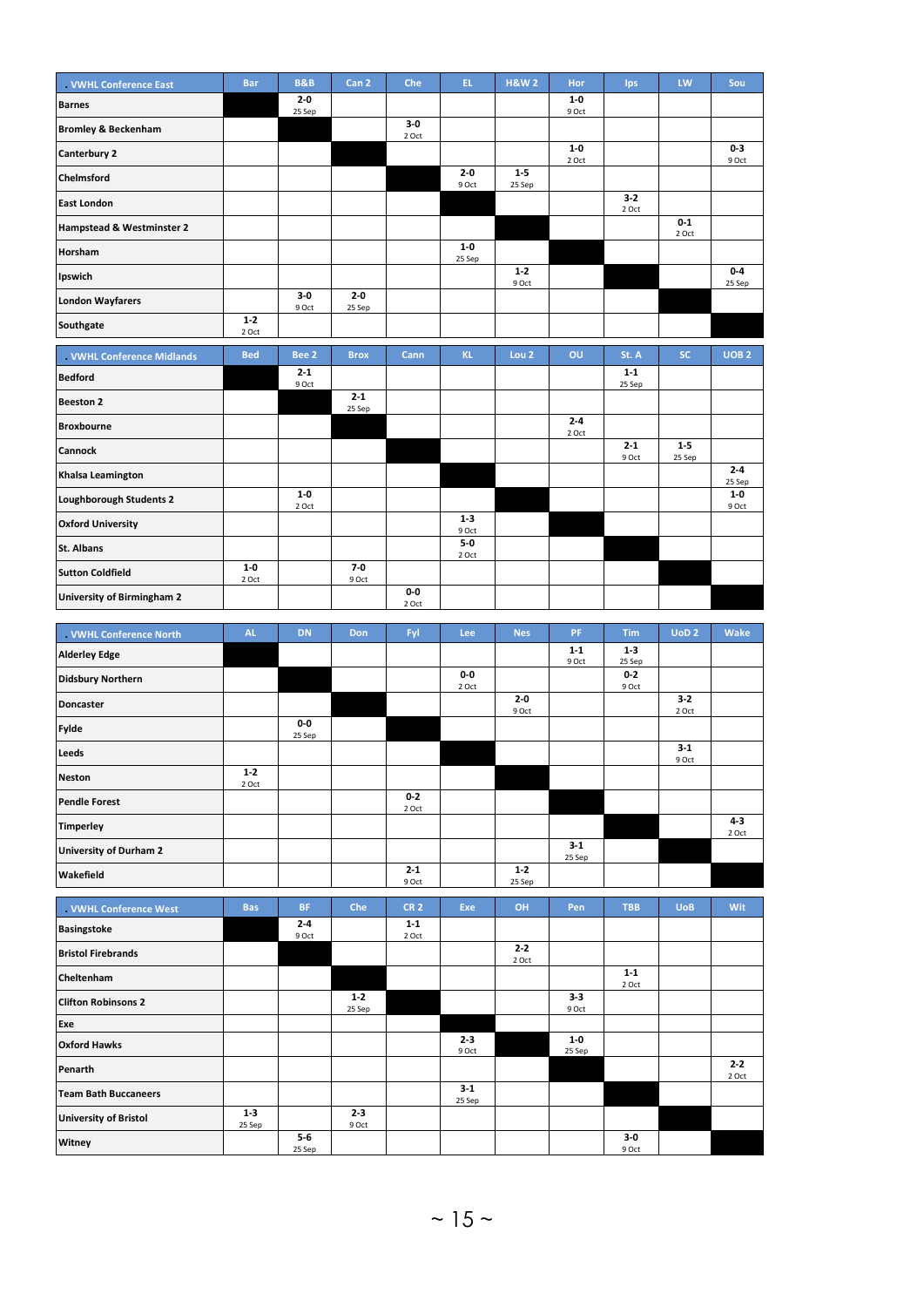# PREMIER & DIVISION ONE FIXTURES – 16 OCTOBER 2021

| Vitality Women's Hockey League Premier Division<br>Buckingham v Hampstead & Westminster<br>(Stowe School) | <b>Time</b><br>1200 | Match Official<br>Jane Rickey  | Umpires<br>Ann Hopkins and Rob Jenkins |
|-----------------------------------------------------------------------------------------------------------|---------------------|--------------------------------|----------------------------------------|
| Loughborough Students v Holcombe<br>(Loughborough University)                                             | 1400                | Margaret McLoughlin            | Gill Lord and Helen Sargeant           |
| Swansea v Clifton Robinsons (King George V Sports Ground)                                                 | 1200                | Colin Crayford                 | David Howell and Karen Fynn            |
| University of Birmingham v Surbiton<br>(University of Birmingham)                                         | 1430                | Ann Hairsine                   | Neil Smith and Clare White             |
| Wimbledon v Beeston (Raynes Park High School)                                                             | 1400                | <b>Tony Sharp</b>              | Rachel Williams and Rebecca Woodcock   |
| <b>Bye: East Grinstead</b>                                                                                |                     |                                |                                        |
| <b>Division One North</b><br>Brooklands Poynton v Belper<br>(Brooklands Cricket & Hockey Club)            | 1145                | <b>Trevor Williams</b>         | Eric Dickinson and Stephen Coxj        |
| Leicester City v Bowdon Hightown<br>(Leicester Grammar School)                                            | 1530                | <b>Bev Deakin</b>              | Chris Duerden and Tony Rollins         |
| Olton & West Warwicks v University of Durham<br>(Olton & West Warwicks Sports Club)                       | 1200                | <b>Steve Kirby</b>             | Chloe McCall and Christopher O'Hagan   |
| Stourport v Ben Rhydding (Stourport Sports Club)                                                          | 1400                | Lesley Bayne                   | Cate Adamson and Colin Anderson        |
| University of Nottingham v Gloucester City<br>(Nottingham Hockey Centre)                                  | 1200                | Lesley Evans                   | Amar Chudasama and Jimbob Wakeland     |
| <b>Division One South</b><br>Canterbury v Wimbledon 2 (Polo Farm)                                         | 1400                | Michael Acott/<br>Keith Dawson | Stuart Fenton and Julian Warburton     |
| Harleston Magpies v Isca (Harleston Magpies HC)                                                           | 1330                | John Snelling                  | Nikki Butcher and Mark Oldfeld         |
| Reading v Cambridge City (Sonning Lane)                                                                   | 1330                | Dawn Tucker                    | Andy Lord and AJ Small                 |
| Surbiton 2 v Sevenoaks (Sugden Road)                                                                      | 1330                | James Boylan                   | Lena McCrae and Jo Spooner             |
| Trojans v Slough (Trojans HC)                                                                             | 1200                | Stephen Downham                | Elysee Enness-Laporte and Rick Goddard |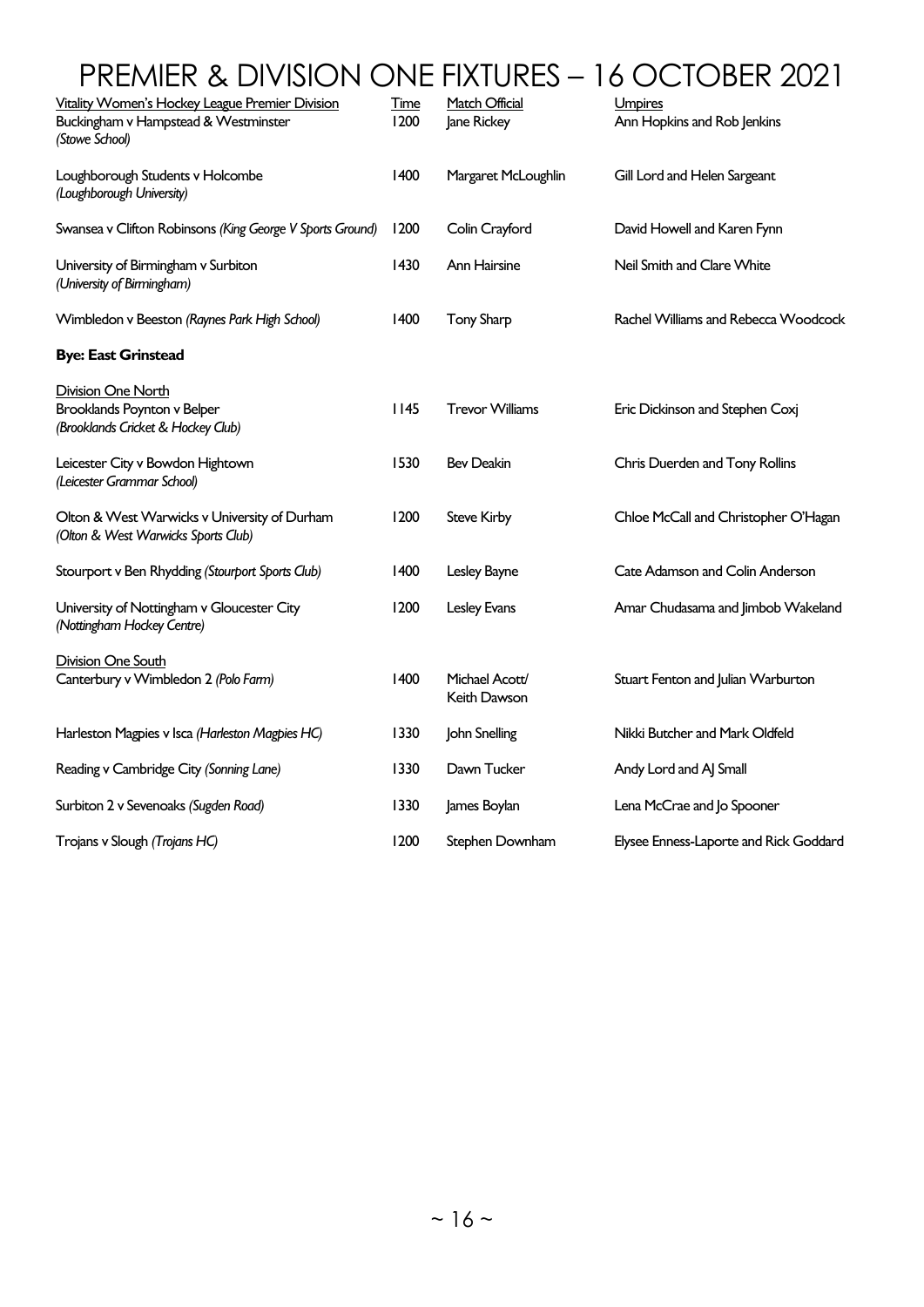# CONFERENCE FIXTURES – 16 OCTOBER 2021

| <b>Conference East</b><br>East London v Canterbury 2<br>(Lee Valley Hockey and Tennis Centre) | <b>Time</b><br>1800 | <b>Match Official</b><br>Pritpal Sagoo | Umpires<br>Lena McCrae and Paul Sexby |
|-----------------------------------------------------------------------------------------------|---------------------|----------------------------------------|---------------------------------------|
| Hampstead & Westminster 2 v Barnes<br>(Mill Hill School))                                     | 1430                | James Card                             | Dion Oliver and Andy Parker           |
| Horsham v Chelmsford (Christs Hospital)                                                       | 1330                | Home Club                              | Bob Jordan and Kenny Stark            |
| Ipswich v London Wayfarers (Tuddenham Road)                                                   | 1200                | Home Club                              | Gerrit Farren and Caroline Illing     |
| Southgate v Bromley & Beckenham (Southgate HC)                                                | 1400                | Home Club                              | Stuart Freeman and Sue Row            |
| <b>Conference Midlands</b><br>Beeston 2 v Sutton Coldfield (Nottingham Hockey Centre)         | 1400                | Jo Barnes                              | Lewis Gibson and Mark Stevens         |
| Broxbourne v Cannock (Broxbourne Sports Club)                                                 | 1330                | Home Club                              | Jono Goold and Chris Peart            |
| Khalsa Leamington v Bedford (Warwick University)                                              | 1200                | Roger Flood                            | Donovan Rothman and Kevin Twissel     |
| St. Albans v Loughborough Students 2 (Oaklands)                                               | 1300                | Home Club                              | Paul Sexby and Liz Spencer            |
| University of Birmingham 2 v Oxford University<br>(University of Birmingham)                  | 1230                | Ann Hairsine                           | Helen Bennett and Jason Sign          |
| <b>Conference North</b><br>Fylde v Alderley Edge (Mill Farm Sports Village)                   | 1330                | John Scrini                            | Paul Bradley and Mike Graveson        |
| Neston v Didsbury Northern (Neston Cricket Club)                                              | 1330                | David Ellcock                          | Nicky Gomersall and Steve Perruzza    |
| Pendle Forest v Doncaster (Pendle Vale College)                                               | 1130                | Home Club                              | Lou Robinson and Sophie Parker        |
| Timperley v Leeds (Timperley HC)                                                              | 1600                | <b>Peter McInulty</b>                  | Lou Robinson and Sophie Parker        |
| University of Durham 2 v Wakefield<br>(University of Durham)                                  | 1200                | Peter McLellan                         | Neil McInnes and A.N. Other           |
| Conference West<br>Cheltenham v Witney (Balcarras School)                                     | 1400                | Home Club                              | Rajiv Khanna and Saul Shohet          |
| Clifton Robinsons 2 v Exe (Redmaids The Lawns)                                                | 1430                | Home Club                              | Angela Buckley and Martyn Shuttler    |
| Penarth v Bristol Firebrands (Sophia Gardens, Cardiff)                                        | 1300                | Matt White                             | Charles Hallows and Steven Rice       |
| Team Bath Buccaneers v Basingstoke (University of Bath)                                       | 1230                | Nicky Atkinson                         | David Savage and Vanda Fenn           |
| University of Bristol v Oxford Hawks (Coombe Dingle)                                          | 1430                | Home Club                              | Anthony Bridge and Glayne Price       |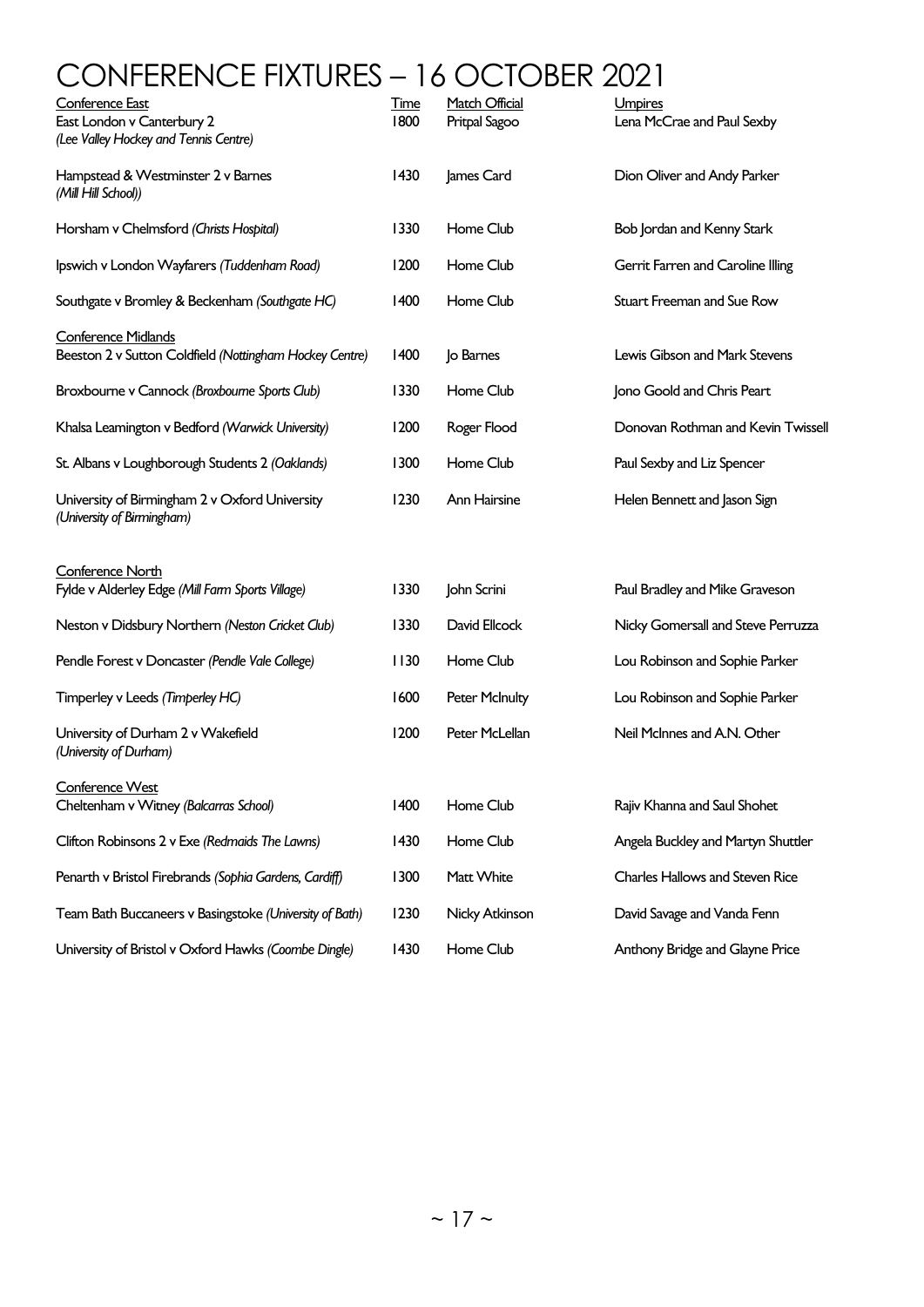# CLUB SQUADS:

|                         | <b>Beeston</b>          | <b>Buckingham</b>      | <b>Clifton Robinsons</b> | <b>East Grinstead</b>       |
|-------------------------|-------------------------|------------------------|--------------------------|-----------------------------|
| I.                      | <b>Steph TIRRELL</b>    | <b>Nicole MARKS</b>    | <b>Aline DE VISSER</b>   | Laura MYERS                 |
| 2                       |                         | Zoe-James CARTER       | <b>Holly MUNRO</b>       |                             |
| 3                       | Nicola MOSS             | Abbie BRANT            | Kathryn LANE             | Rosie HOPE                  |
| 4                       | Julie READ              | <b>Kitty HIGGINS</b>   |                          | Pippa CHAPMAN               |
| 5                       | Ella CUSACK             | Megan LEVVIS-WILLIAMS  | Maria JONES              | <b>Alex MALZER</b>          |
| 6                       | Cerys MILLER            | <b>Jo PINNER</b>       |                          | <b>Bridget BLACKWOOD</b>    |
| $\overline{\mathbf{z}}$ | Alice HUDDLESTONE       | Emma O'NIEN            | <b>Eloise LAITY</b>      | Guadelope FERNANDEZ LACORTE |
| $\pmb{8}$               |                         | Lyndsey WHITE          | <b>Ashley MAINWARING</b> | <b>Tess HOWARD</b>          |
| 9                       | Lauren BURRELL          | Frankie SCOTT          | Phoebe RICHARDS          | <b>Courtney HANSFORD</b>    |
| 10                      | Hannah GRIEVE           | <b>Lottie PORTER</b>   | Catherine MACAULAY       | Laura UNSWORTH              |
| $\mathbf{H}$            | <b>Charlotte HARMER</b> | Maddy NEWLYN           | Natasha FORTNAM          | Cathy NICHOLSON             |
| 12                      | Ruby APOOLA             | Georgina BLACK         | Claire JONES             | Hannah COZENS               |
| 13                      | Bea BELL                | <b>Alex NAUGHALTY</b>  | <b>Kitty CHAPPLE</b>     | <b>Ellie RAYER</b>          |
| 4                       | Madeline PENDLE         | Katrina MEEK           | Izzy WEBB                | <b>Ruth EVANS</b>           |
| 15                      | <b>Lottie SUMMERS</b>   | Lauren THOMAS          | Megan CROWSON            | lo WESTWOOD                 |
| 16                      | Caro HULME              | Jaz NEEDHAM            | Carmen ANSLEY            | <b>Chloe PALMER</b>         |
| 17                      | Sophie ROBINSON         | lo DAY                 | Abi PORTER               | Chloe BROWN                 |
| 18                      | <b>Lucy MILLINGTON</b>  | Kirsty FRESHWATER      | Clemmie HOULDEN          |                             |
| 19                      | Alice COBB              | Natasha JAMES          |                          | Sophie BRAY                 |
| 20                      |                         |                        |                          | <b>Ashlie SAMRA</b>         |
| 21                      | Mads NEWITT             | Sophie BYRNE           | Louisa BELL              | <b>Harriet MITCHELL</b>     |
| 22                      | Nadia BENALLAL          | Rebecca VAN ARROWSMITH |                          |                             |
| 23                      |                         | Olivia STRICKLAND      | Pip STEWART              | Lydia MACDONELL             |
| 24                      | Maddie CROFT            | Cassidy JARRITSMA      | <b>Livy HOSKINS</b>      |                             |
| 25                      |                         | <b>Evie ENGLAND</b>    |                          | <b>NOMI</b>                 |
| 26                      |                         |                        |                          | Robyn BENTLEY               |
| 27                      |                         |                        |                          | Lizzie JONES                |
| 28                      |                         |                        |                          | Mattie HAMILTON             |
| 29                      |                         |                        |                          | Elisa WHEELER               |
| 30                      | Paige GILLOTT           |                        | Sophie TRIGG             | Autumn BOWDEN               |
| 31                      | Martha LAWRENCE         |                        |                          | Jojo DAVIS                  |
| 32                      |                         |                        |                          | <b>Becky WATERS</b>         |
| 33                      | Immi O'NEILL            |                        | Carla DUNNETT            |                             |
| 34                      |                         |                        |                          |                             |
| 35                      | Vi O'NEILL              |                        |                          |                             |
| 38                      |                         |                        | Zoe LEACH                |                             |
| 44                      | Phoebe EMMANS           |                        |                          |                             |
| 46                      | <b>Eloise PENTY</b>     |                        |                          |                             |
| 47                      | Sophie EDGINGTON        |                        |                          |                             |
| 52                      | Martha BRODERICK        |                        | <b>Tilly EDWARDS</b>     |                             |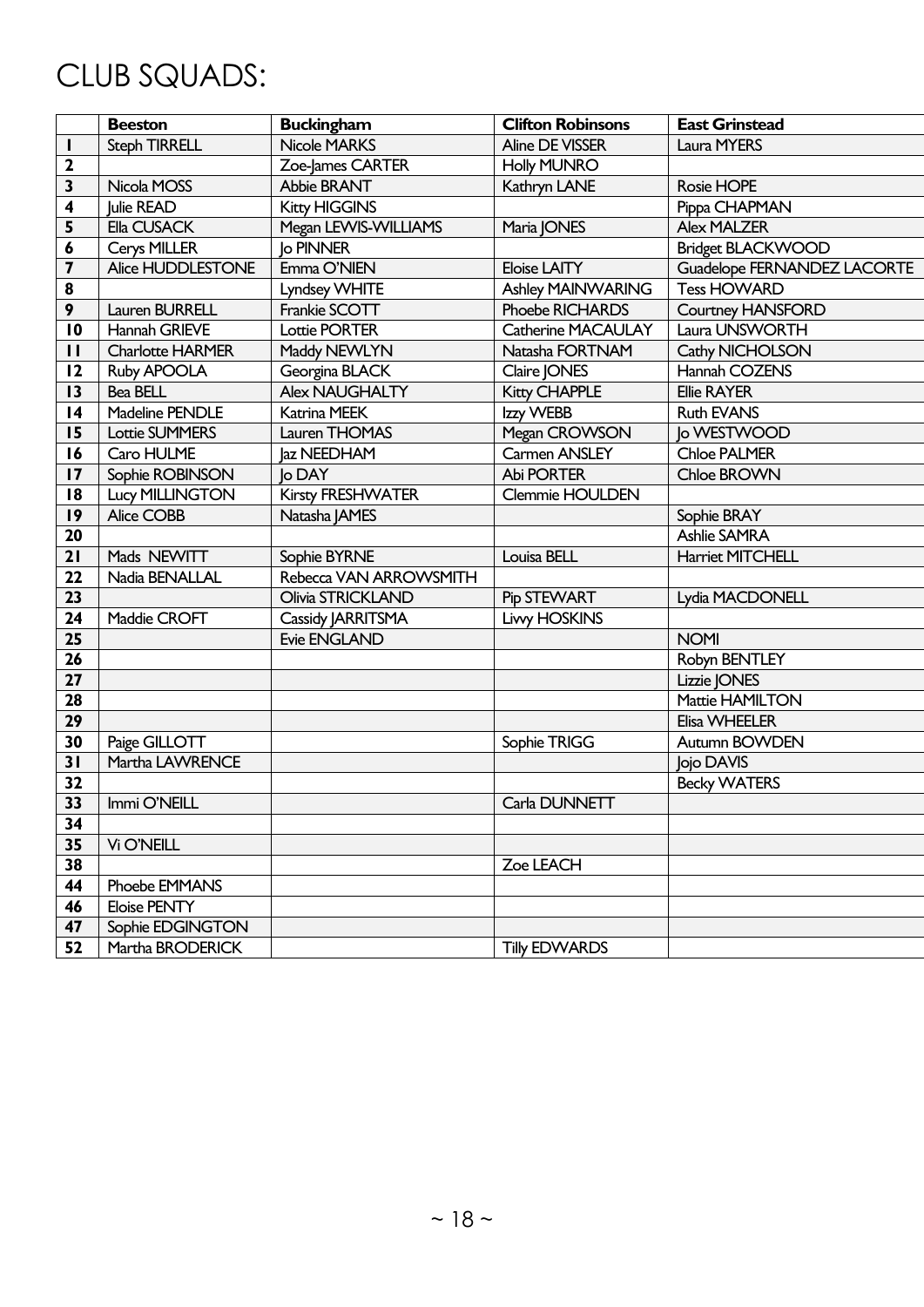|                         | Hampstead & W          | Holcombe              | Loughborough S           | <b>Surbiton</b>       |
|-------------------------|------------------------|-----------------------|--------------------------|-----------------------|
| $\mathbf{I}$            | Rochelle GIANFRANCESCO | Rose THOMAS           |                          | Sabbie HEESH          |
| $\mathbf{2}$            | <b>Issy DAVISON</b>    | Clodagh CASSIGH       |                          | Elani SHERWOOD        |
| $\overline{\mathbf{3}}$ |                        | Carolina KAPPES       | Ellen REID               | Charlotte DALY        |
| 4                       | <b>Annabel DRIVER</b>  |                       |                          | <b>Lottie ROSS</b>    |
| 5                       |                        | Hattie JONES          | Maddie PEARCE            | Darcy BOURNE          |
| 6                       | <b>Liv PAIGE</b>       |                       |                          | Alice WILLS           |
| $\overline{\mathbf{z}}$ | <b>Hayley TURNER</b>   | Emma BANDURAK         | len PARK                 | Sarah EVANS           |
| 8                       |                        |                       | lane KILPATRICK          | Georgie TWIGG         |
| 9                       | lasmine CLARK          | Sophie ELDRED         |                          | Meg DOWTHWAITE        |
| $\overline{10}$         | Katherine BAKER        | Tanya ESCAICH         | Hannah IRWIN             |                       |
| $\mathbf{H}$            | Sarah ROBERTSON        | Leisa RANDALL         |                          | <b>Holly PAYNE</b>    |
| 12                      |                        | Harriet PITTARD       | <b>Charlotte WATSON</b>  | Sophie HAMILTON       |
| 13                      |                        |                       | <b>Alice ROLFE</b>       | <b>Eloise STENNER</b> |
| 4                       | Kate McCAW             | <b>Beth BINGHAM</b>   | Lorna MCKENZIE           | Steph ELLIOTT         |
| 15                      |                        | Izzy SHELLEY          | Catherine LEDESMA        | Louisa BRAY           |
| 16                      | Pippa LEVVIS           | Marta FUENTES         |                          | Emily DEFROAND        |
| 17                      | Lauren TURNER          | <b>Candice MANUEL</b> | <b>Genevieve HUSSELL</b> | Leah WILKINSON        |
| 18                      | Meg BYAS               | Iva PESSINA           | <b>Kirby HARRIS</b>      |                       |
| 9                       | <b>Emily ROWLANDS</b>  |                       |                          |                       |
| 20                      | Melanie WILKINSON      | Rebecca TITMUSS       | Rebecca MALYON           |                       |
| 21                      | <b>Grace BALSDON</b>   |                       | <b>Beth ALEXANDER</b>    |                       |
| 22                      | loie LEIGH             |                       | Annabelle DENLY          | Maddie LONG           |
| 23                      | <b>Emily DOUGLAS</b>   |                       |                          | <b>Alice SHARP</b>    |
| 24                      | <b>Holly HUNT</b>      |                       | Maddie GOODMAN           | Martha LE HURAY       |
| 25                      | Lucy HYAMS             |                       | Iona CAMPBELL            | Freya BULL            |
| 26                      | Fran TEW               |                       | less BIDDLE              | Robyn COLLINS         |
| 27                      |                        |                       | Amber WALTON             | Pippi SPAWFORTH       |
| 28                      |                        |                       |                          |                       |
| 29                      | <b>Esme BURGE</b>      |                       | Ellie MACKENZIE          |                       |
| 30                      |                        |                       | Enya COLLIER             |                       |
| 31                      |                        |                       | <b>Millie BARNES</b>     |                       |
| 32                      |                        |                       | <b>Liv HAMILTON</b>      |                       |
| 33                      |                        |                       | Izzy PETTER              |                       |
| 34                      |                        |                       | Maddie SCULLION          |                       |
|                         |                        |                       |                          |                       |
| 44                      |                        |                       | <b>Row HEARN</b>         |                       |
|                         |                        |                       |                          |                       |
| 48                      |                        |                       | Kat EDGAR                |                       |
| <b>GK</b>               | Miriam PRITCHARD       |                       |                          |                       |
|                         |                        |                       |                          |                       |